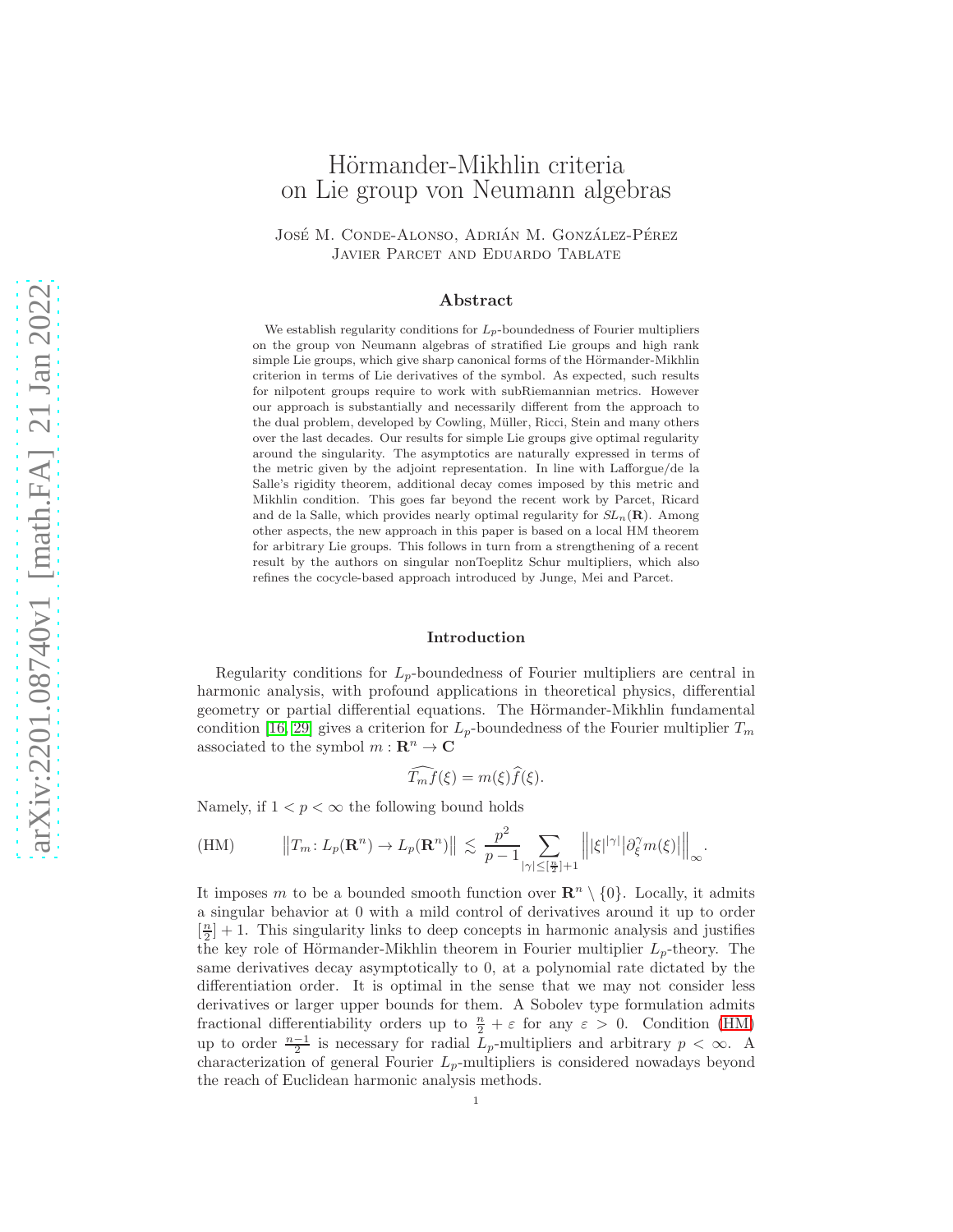The interest of Fourier multipliers over group von Neumann algebras was early recognized by Haagerup in his pioneering work on free groups [\[15\]](#page-25-2) and the research thereafter on semisimple lattices [\[2,](#page-25-3) [9,](#page-25-4) [10\]](#page-25-5), encoding deep geometric properties of these groups in terms of approximation properties. More recently, strong rigidity properties of high rank lattices were found in the remarkable work of Lafforgue and de la Salle [\[20\]](#page-25-6) studying  $L_p$ -approximations. Fourier multiplier  $L_p$ -theory has gained a considerable momentum since then [\[14,](#page-25-7) [17,](#page-25-8) [18,](#page-25-9) [19,](#page-25-10) [27,](#page-25-11) [28,](#page-25-12) [35,](#page-26-0) [36\]](#page-26-1), it is central in noncommutative harmonic analysis and has intriguing connections with geometric group theory and operator algebra. A wide interpretation of tangent space for general topological groups was introduced in [\[14,](#page-25-7) [17,](#page-25-8) [18\]](#page-25-9) by means of finite-dimensional orthogonal cocycles  $\beta : G \to \mathbb{R}^n$ . If  $m : G \to \mathbb{C}$  satisfies the identity  $m = \tilde{m} \circ \beta$ , the main discovery was that a Hörmander-Mikhlin theory in group von Neumann algebras is possible in terms of the  $\beta$ -lifted symbols  $\tilde{m}$ . This unfortunately requires the action to be orthogonal and excludes infinite-dimensional cocycles. Moreover, it imposes auxiliary differential structures, which appear to be unnecessary or at least less natural for Lie groups. All of it justifies a great interest in Hörmander-Mikhlin conditions on Lie group von Neumann algebras in terms of Lie differentiation and natural/intrinsic metrics.

Let G be a unimodular Lie group and let  $L_p(\mathcal{L}(G))$  denote the noncommutative  $L_p$ -space over its group von Neumann algebra, equipped with its natural operator space structure [\[37\]](#page-26-2). Consider a Fourier multiplier  $T_m$  associated to the Fourier symbol  $m: G \to \mathbb{C}$ . Then, if  $d_g^{\gamma} m(g)$  is its left-invariant Lie derivative of order  $\gamma = (j_1, j_2, \ldots, j_{|\gamma|})$  with respect a fixed ONB in the Lie algebra, we shall work with natural lengths  $L: G \to \mathbf{R}_+$  and investigate the following inequality for  $1 < p < \infty$ 

$$
(\mathrm{HM}_{\mathrm{G}}) \qquad \left\|T_m: L_p(\mathcal{L}(\mathrm{G})) \to L_p(\mathcal{L}(\mathrm{G}))\right\|_{\mathrm{cb}} \leq C_p \sum_{|\gamma| \leq \Delta_{\mathrm{G}}} \left\|L(g)^{|\gamma|} d_g^{\gamma} m(g)\right\|_{\infty}.
$$

We focus on lengths  $L(g) = \text{dist}(g, e)$  coming from a natural metric on G. Beyond [\[35\]](#page-26-0), very little is known is this direction. Let us start by considering the length  $L_{\rm R}$  which is inherited from the Riemannian metric on the Lie group G. Is there a Hörmander-Mikhlin criterion for general Lie group von Neumann algebras using Lie derivatives and the Riemannian metric?

**Theorem A** (Local HM criterion). Let G be a n-dimensional unimodular Lie group equipped with its Riemannian metric  $\rho$  and set  $L_R(g) = \rho(g, e)$ . Let  $1 < p < \infty$  and let  $m: G \to \mathbf{C}$  be a Fourier symbol supported by a sufficiently small neighborhood of the identity. Then, the following inequality holds

$$
||T_m: L_p(\mathcal{L}(G)) \to L_p(\mathcal{L}(G))||_{cb} \lesssim \frac{p^2}{p-1} \sum_{|\gamma| \leq [\frac{n}{2}]+1} ||L_R(g)|^{\gamma} |d_g^{\gamma} m(g)||_{\infty},
$$

for left-invariant Lie derivatives  $d_g^{\gamma}$  of order  $\gamma = (j_1, j_2, \ldots, j_{|\gamma|})$  with  $1 \leq j_i \leq n$ .

Theorem A is certainly optimal for Riemannian metrics. First, its local nature is necessary, as for simple Lie groups a global statement would get in conflict with Lafforgue/de la Salle's rigidity theorem [\[20\]](#page-25-6). Secondly, it follows from the classical HM theorem that the Mikhlin regularity order  $\Delta_G = \left[\frac{1}{2} \dim G\right] + 1$  is sharp for Lie derivatives and any locally Euclidean metric. Finally, the growth of the constant  $C_p$  in Theorem A is best possible, since it matches the behavior of the  $L_p$ -constant for the Hilbert transform, the archetype of HM multiplier.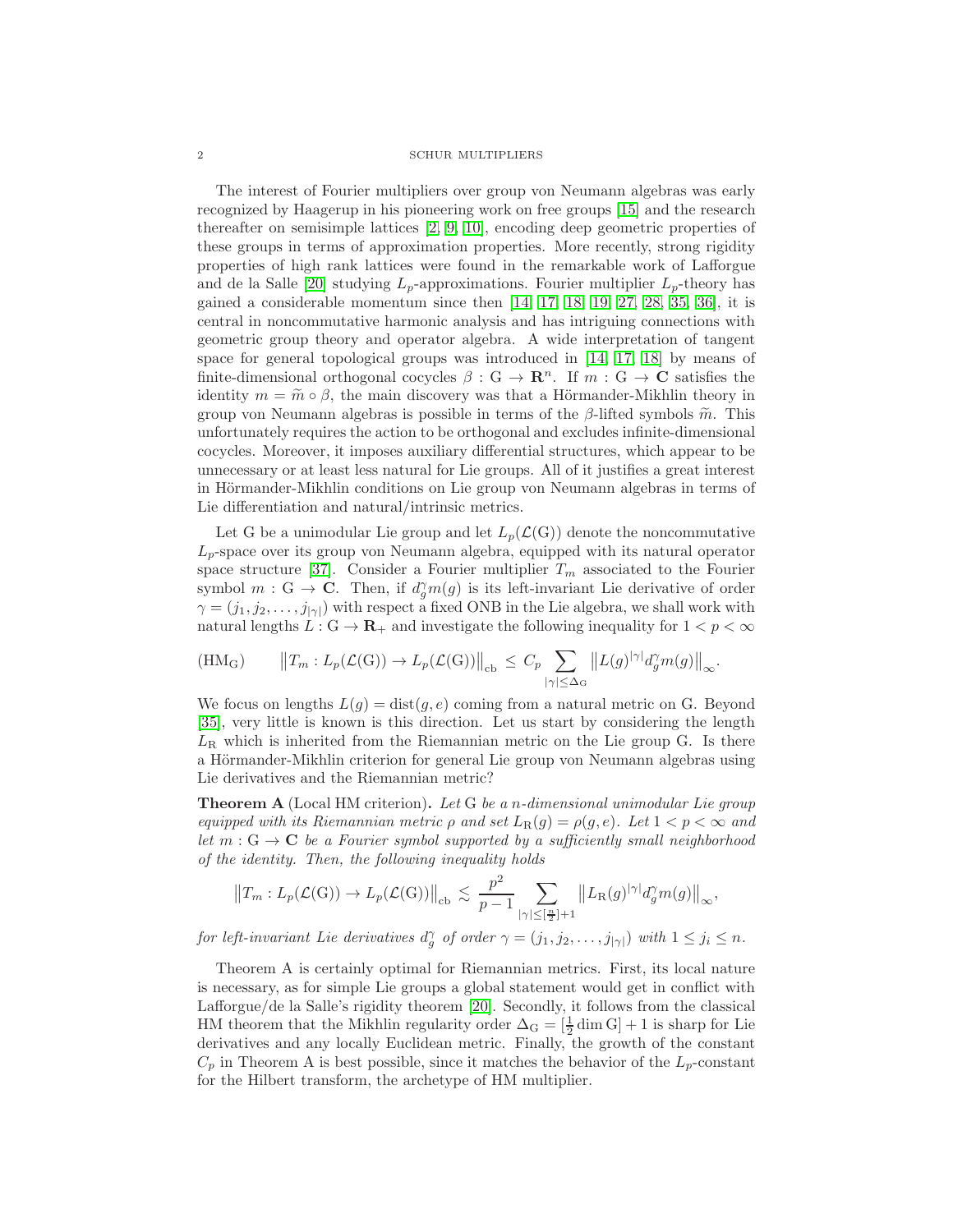A highly technical argument in line with Theorem A was recently presented in [\[35\]](#page-26-0), which led to nearly optimal regularity orders for special linear groups. It imposes though much higher regularity for other Lie groups with large Euclidean codimension. More precisely, it gives rise to  $\Delta_G \geq [N^2/2]+1$  for the minimal N satisfying  $G \subset GL_N(\mathbf{R})$ , which is far from optimal when dim  $G \ll N^2$ . Our argument is much more efficient. The strategy consists in relating the problem with an equivalent formulation in terms of singular Schur multipliers. To do so we first use a local form of Fourier-Schur transference, which includes nonamenable groups as well. Then we lift the resulting Herz-Schur multiplier to a nonToeplitz multiplier in the Lie algebra via the exponential map, which leads to a Euclidean deformation of the original multiplier. This opens a door to new  $S_p$ -boundedness criteria [\[7\]](#page-25-13), which we shall generalize in this paper. The goal then is to prove that our HM conditions may be deduced from the conditions for the lifted nonToeplitz Schur multiplier on the Lie algebra. Locality is critical essentially in all steps of the strategy. Of course, by an elementary cut and paste argument, Theorem A holds a posteriori for any compactly supported symbol m with a constant depending on the support. The second problem we face in this paper is to eliminate locality for large classes of nilpotent and simple Lie groups with canonical metrics. Theorem A and anisotropic forms of it will play a role in this effort.

A1. Nilpotent Lie groups. The analysis on nilpotent Lie groups was born in the 70's and it has been developed since then, with a special emphasis on harmonic analysis [\[5,](#page-25-14) [23,](#page-25-15) [24,](#page-25-16) [30,](#page-26-3) [31,](#page-26-4) [39\]](#page-26-5) and hypoelliptic PDEs [\[12,](#page-25-17) [13,](#page-25-18) [38\]](#page-26-6). It gradually attracted more and more attention, first with Heisenberg groups and later with general stratified Lie groups, we refer to [\[11,](#page-25-19) [41,](#page-26-7) [44\]](#page-26-8) for a historical overview. The research around Fourier multipliers primarily focuses on those multipliers which arise by functional calculus on the subLaplacian, so-called spectral multipliers.

In our setting a spectral approach seems hopeless. Indeed, the subRiemannian distance to the unit  $L_{SR}$  is not conditionally negative. Small perturbations can be constructed to be, but they arise from infinite-dimensional cocycles for which [\[17,](#page-25-8) [18\]](#page-25-9) do not apply. More details are given below and in Remark [3.1.](#page-15-0) Instead of working with spectral multipliers, we propose a different strategy and consider all Fourier multipliers satisfying a stratified Mikhlin condition. This means that a derivative in the  $k$ -th stratum is dealt with as a  $k$ -th order derivative in our HM condition. If dim  $G = n$ , let  $(\ell_1, \ell_2, \ldots, \ell_n)$  be the homogeneous dilation weights associated to G conveniently rescaled so that  $\min(\ell_i) = 1$ . Now, if we are given an ordered-index  $\gamma = (j_1, j_2, \dots, j_{|\gamma|})$  as above, define

$$
\{\gamma\} = \sum_{k=1}^{n} \ell_k |\{s : j_s = k\}| = \sum_{s=1}^{|\gamma|} \ell_{j_s}.
$$

Then  $\gamma$ -derivatives must be bounded by  $\{\gamma\}$ -powers of the subRiemannian metric.

Theorem A1 (HM for stratified Lie groups). Let G be a n-dimensional stratified Lie group. Consider the subRiemannian length  $L_{SR}$  :  $G \rightarrow \mathbb{R}_+$  associated to its homogeneous dilation with weights  $(\ell_1, \ell_2, \ldots, \ell_n)$  as above. Then, the following inequality holds for any Fourier symbol  $m: G \to \mathbf{C}$  and  $1 < p < \infty$ 

$$
||T_m: L_p(\mathcal{L}(G)) \to L_p(\mathcal{L}(G))||_{cb} \lesssim \frac{p^2}{p-1} \sum_{|\gamma| \leq [\frac{n}{2}] + 1} ||L_{SR}(g)^{\{\gamma\}} d_g^{\gamma} m(g)||_{\infty}.
$$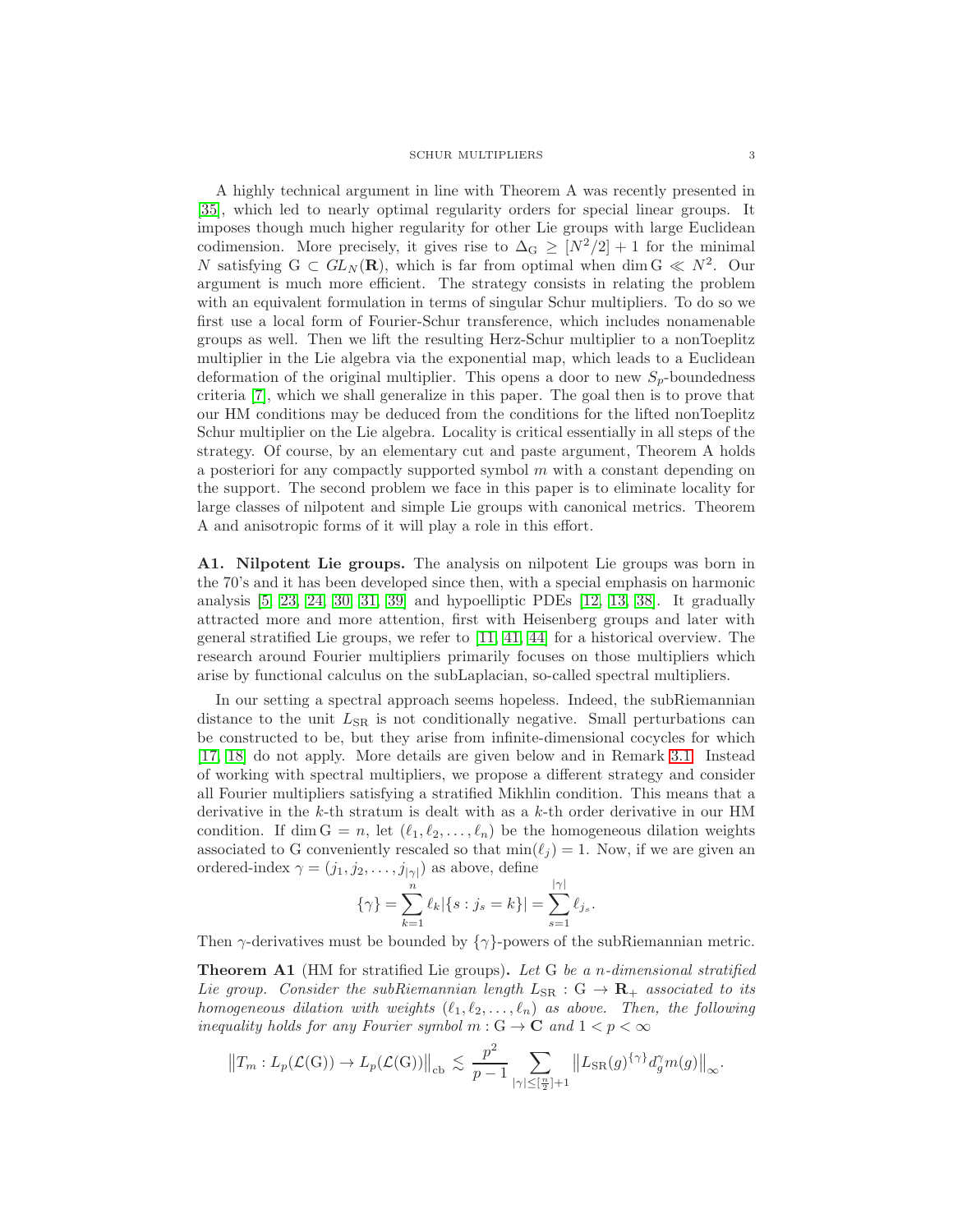Contrary to Theorem A, the above result holds for arbitrary multipliers and not just locally supported ones. It is also remarkable that we do not require to go up to the homogeneous dimension of the group, only to the topological dimension at the cost of counting standard differentiation orders. This reflects the different nature of our approach and we refer to Remark [3.1](#page-15-0) for a more in depth analysis of our hypotheses, compared to the existing (dual) literature. Let us just mention that no dual analog of Theorem A1 seems to exist so far. We shall illustrate this feature with new forms of Riesz transforms which go beyond [\[18\]](#page-25-9) or spectral multiplier theory. These are necessarily sensitive to the stratum to which the directional vector belongs. Namely, if  $\{X_{jk} : 1 \leq k \leq \dim W_j\}$  is an orthonormal basis of the j-th stratum, the Riesz transform  $R_{j_0k_0}$  in the direction of  $X_{j_0k_0}$  is the Fourier multiplier associated to the symbol below with  $a = n \max\{\ell_i\}$ 

$$
m_{j_0k_0}(g) = \frac{\langle \log(g), \mathbf{X}_{j_0k_0} \rangle}{\mathcal{L}_{\text{SR}}(g)^{j_0}} \quad \text{with} \quad \mathcal{L}_{\text{SR}}(g) = \Big( \sum_{j,k} \big| \langle \log(g), \mathbf{X}_{jk} \rangle \big|^\frac{2a}{j} \Big)^{\frac{1}{2a}}.
$$

It turns out that  $R_{jk}$  are completely  $L_p$ -bounded as a consequence of Theorem A1.

The proof of Theorem A1 follows by reducing the statement to a subRiemannian form of the local theorem. This also requires in turn an anisotropic extension of [\[7,](#page-25-13) Theorem A] which we state and prove in this paper. The reduction to the local theorem is then performed by dilating (large enough) compactly supported pieces of the symbol. Our argument illustrates the local nature of HM theorems. We should also mention that Theorem A1 cannot be deduced from [\[17,](#page-25-8) [18\]](#page-25-9), since finite-dimensional cocycles of stratified Lie groups are highly non-injective. On the contrary, let B be the unit ball in the subRiemannian metric and consider the word length  $|\cdot|_B$  associated to the compact generating set B. Given  $\varepsilon > 0$ , we know from [\[8,](#page-25-20) [43\]](#page-26-9) that there exists an orthogonal cocycle  $\beta : G \to H$  such that

$$
\|\beta(g)\| \preceq L_{\text{SR}}(g) \sim |g|_{\text{B}} \preceq \|\beta(g)\|^{1+\varepsilon} \quad \text{for } G \text{ nilpotent},
$$

with  $A \preceq B$  when  $A \leq cB$  outside a compact set. Therefore, the subRiemannian length  $L_{\rm SR}$  can be approximated by infinite-dimensional cocycles. This connects to [\[27,](#page-25-11) [28\]](#page-25-12) where Hörmander-Mikhlin multipliers were investigated in the free group with the usual word length, which arises from an infinite-dimensional cocycle.

A2. High rank simple Lie groups. Riemannian symmetric spaces are quotients G/K of a real semisimple (noncompact and connected) Lie group G with a finite center and a maximal compact subgroup K. Fourier multipliers for Riemannian symmetric spaces were first considered by Clerc and Stein [\[6\]](#page-25-21). Stanton/Tomas in rank one [\[40\]](#page-26-10) and Anker in higher ranks [\[1\]](#page-25-22) obtained optimal HM criteria in this context. Under less symmetric assumptions, the dual problem on the whole simple Lie group (not quotients of it) was first considered in [\[35\]](#page-26-0) on the group algebra of  $G = SL_n(\mathbf{R})$ . The Introduction of that work provides a careful analysis of the connections of this subject with geometric group theory and operator algebra.

Let G be a simple Lie group. As in [\[35\]](#page-26-0), the natural length  $L_G : G \to \mathbf{R}_+$  in this context is locally Euclidean around the identity and its asymptotic behavior is dictated by the adjoint representation. More precisely

$$
L_G(g) \approx ||Ad_g||^{r_G}
$$
 as  $g \to \infty$ 

for  $\tau_{\rm G} = d_{\rm G}/[\frac{1}{2}(\dim G + 1)]$  with  $d_{\rm G}$  from [\[25\]](#page-25-23). We have  $\tau_{\rm G} = \frac{1}{2}$  when  $G = SL_n(\mathbf{R})$ .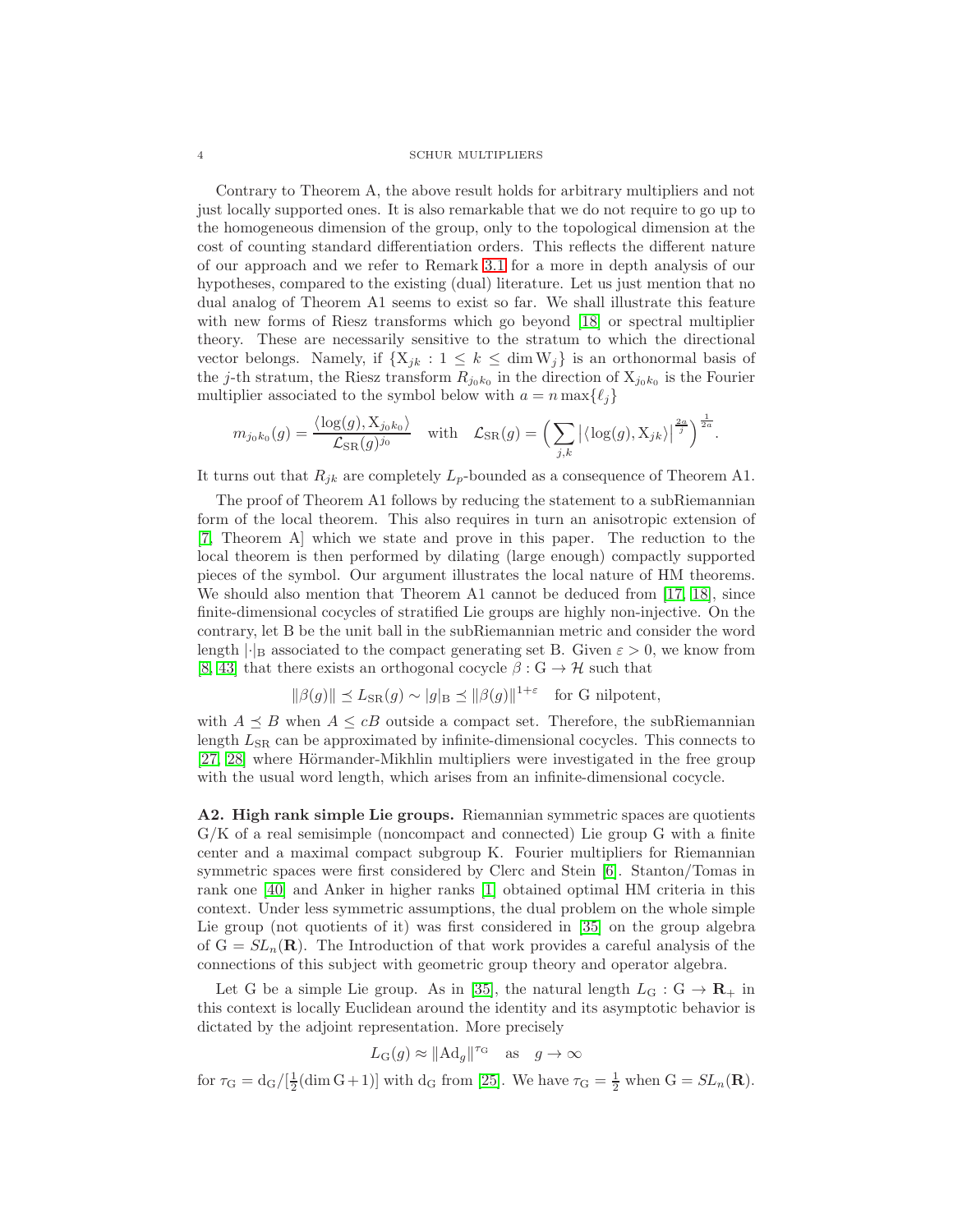**Theorem A2** (HM for simple Lie groups). Let G be a *n*-dimensional simple Lie group with  $n \geq 2/\tau_{\rm G}$ . Then, the following inequality holds for any Fourier symbol  $m: G \to \mathbf{C}$  and  $1 < p < \infty$ 

$$
||T_m: L_p(\mathcal{L}(G)) \to L_p(\mathcal{L}(G))||_{cb} \lesssim C_p \sum_{|\gamma| \leq [\frac{n}{2}]+1} ||L_G(g)|^{\gamma} |d_g^{\gamma} m(g)||_{\infty}.
$$

All the difficulty in proving Theorem A2 relies on its asymptotic behavior. The local one follows from Theorem A, due to the Euclidean nature of the metric around the identity. Maucourant's constant  $d_G$  gives the volume growth rate of Ad-balls up to a logarithmic factor. We shall prove that the assumption  $n \geq 2/\tau_{\rm G}$  ensures that our HM condition implies asymptotically

$$
|d_g^{\gamma} m(g)| \lesssim ||\text{Ad}_g||^{-d_\text{G}} \quad \text{for} \quad |\gamma| \leq [\frac{n}{2}] + 1.
$$

A similar approach in [\[35\]](#page-26-0) gave additional decay since the HM condition there was more restrictive, from which the asymptotic behavior could be deduced out of the local one by an elementary cut and paste argument. On the contrary, the optimal regularity order in Theorem A2 leads to a critical decay order, from where we need a more elaborated argument which (surprisingly) fails below Mikhlin's critical regularity index. As noted in Remark [4.2,](#page-21-0) this might indicate that there is no more room for improvement in the metric  $L<sub>G</sub>$ . In addition, recall that:

- i) The parameter  $\tau_{\rm G}$  is just relevant for the asymptotic behavior in Theorem A2. In particular, the smaller is  $\tau$ <sub>G</sub> the better is the metric and so is our HM condition. We already mentioned that  $\tau_{\rm G} = \frac{1}{2}$  for  ${\rm G} = SL_n({\bf R})$ . What is perhaps more significant is that  $\tau_{\rm G} \leq 1$  for any simple Lie group G and Theorem A2 solves in great generality the problem initiated in [\[35\]](#page-26-0) with optimal regularity. By Fourier-Schur transference and restriction, similar bounds also hold for Herz-Schur multipliers on high rank lattices.
- ii) The opaque condition  $n \geq 2/\tau_{\rm G}$  just means

$$
d_G \ge 2\left[\frac{1}{2}(\dim G + 1)\right] / \dim G,
$$

which holds for large classes of simple Lie groups, see [\(4.1\)](#page-18-0). It is worth mentioning though that such condition fails for  $SL_2(\mathbf{R})$ , since  $d_{SL_2(\mathbf{R})} = 1$ and dim  $SL_2(\mathbf{R}) = 3$ . The local behavior still works and improves [\[35\]](#page-26-0), but we do not find fast enough decay of the symbol and its derivatives to follow our proof. This fast decay is necessary for high rank Lie groups from the rigidity theorems in [\[20,](#page-25-6) [35\]](#page-26-0). However,  $SL_2(\mathbf{R})$  is weakly amenable and we should expect to find Fourier multipliers with arbitrarily slow decay paces. New ideas seem to be necessary to understand this problem.

The structure of the paper is the following. In Section [1](#page-5-0) we generalize the main result in [\[7\]](#page-25-13) for singular Schur multipliers, with more general (anisotropic) metrics and replacing Euclidean spaces by locally compact groups. Sections [2](#page-10-0) to [4](#page-18-1) include the proofs of Theorems A, A1 and A2 respectively. Section [5](#page-21-1) shows in addition how to recover and generalize the main multiplier theorems in [\[17,](#page-25-8) [18\]](#page-25-9). This includes nonorthogonal cocycles and nonunimodular groups. We end with two Appendices to discuss Fourier-Schur transference and anisotropic BMO spaces.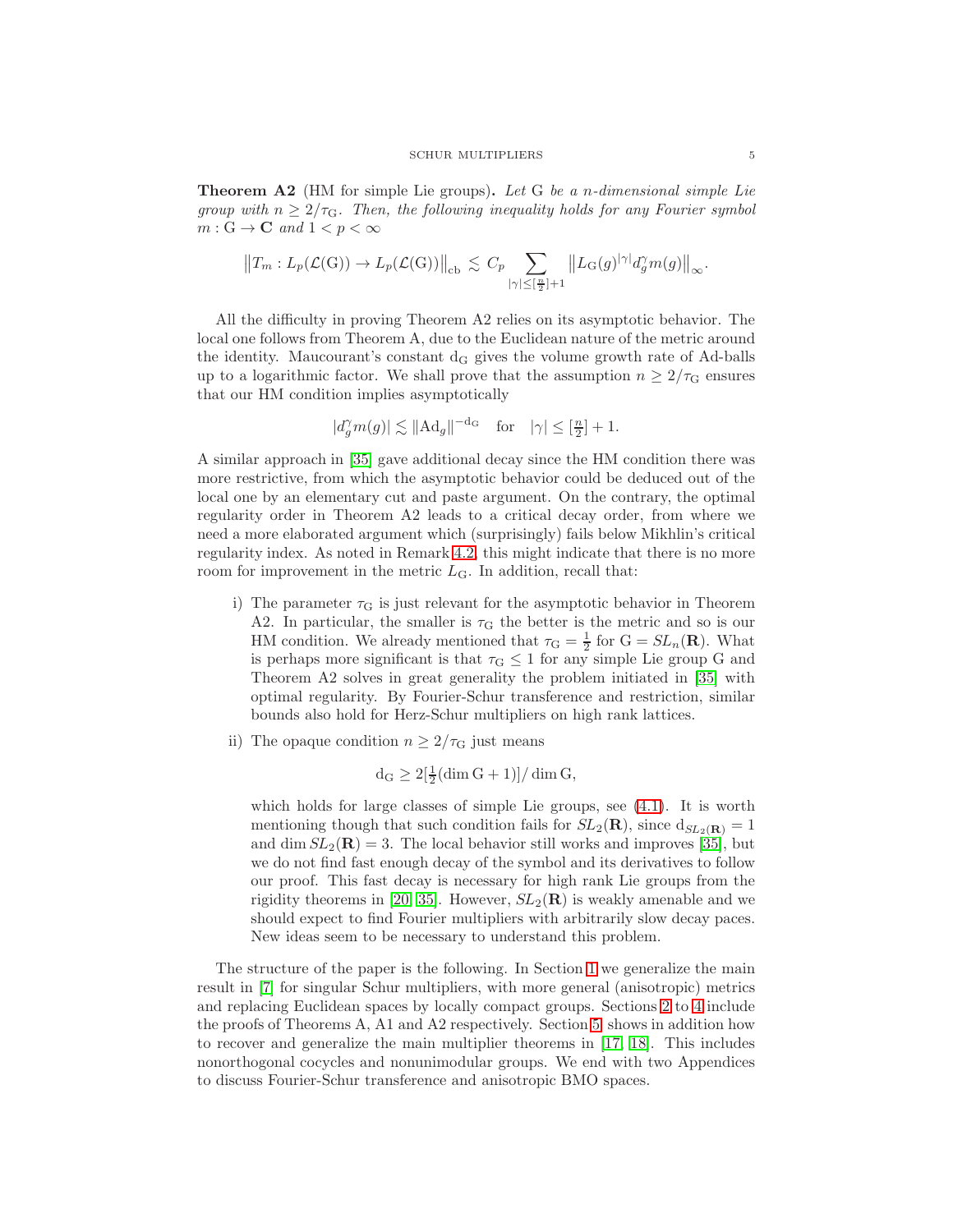#### 1. Hörmander-Mikhlin-Schur multipliers

<span id="page-5-0"></span>In this section, we generalize the main result in [\[7\]](#page-25-13) with a new formulation which includes Schur multipliers on locally compact groups and HMS conditions in terms of more flexible (anisotropic) metrics. Schur multipliers on finite-dimensional matrix algebras  $M_n(\mathbf{C})$  are linear maps

$$
S_M(A) = (M(j,k)A_{jk})_{jk} \text{ for some } M : [n] \times [n] \to \mathbf{C},
$$

with  $[n] = \{1, 2, \ldots, n\}$ . More general index sets correspond to operators A acting on  $L_2(\Omega, \mu)$  for some  $\sigma$ -finite measure space  $(\Omega, \mu)$ . We shall write  $S_p(\Omega)$  for the Schatten p-class over  $L_2(\Omega, \mu)$ . Not every operator in the Schatten p-class admits a kernel or matrix representation, but this is the case inside  $S_p(\Omega) \cap S_2(\Omega)$ . In particular, we formally define  $S_M(A) = (M(\omega_1, \omega_2) A_{\omega_1 \omega_2})$  for every operator A in  $S_2(\Omega)$  and we say that  $S_M$  is completely  $S_p$ -bounded when it maps  $S_p(\Omega) \cap S_2(\Omega)$ into  $S_p(\Omega)$  and extends to a cb-map on the whole  $S_p(\Omega)$ . Next, we introduce the Hörmander-Mikhlin-Schur conditions we shall be working with:

• Anisotropic metrics. Let  $L = (\ell_1, \ell_2, \ldots, \ell_n)$  with  $\ell_j \geq 1$ . Given  $\lambda > 0$ consider the diagonal matrix  $\Delta_{L\lambda} = \text{diag}(\lambda^{\ell_j})$  with entries  $\lambda^{\ell_j}$ . Then, the L-dilations in  $\mathbb{R}^n$  are given by

$$
\delta_{L\lambda}(x) = \Delta_{L\lambda} x.
$$

If  $\rho_L(x) = \left(\sum_j |x_j|^{\frac{2}{\ell_j}}\right)^{\frac{1}{2}}$ , consider the  $\rho_L$ -balls  $B_L(0, R) = \{x : \rho_L(x) \le R\}$ .

• The Sobolev HMS norm. Fix a family L as above and let  $\phi_L : \mathbb{R}^n \to \mathbb{R}_+$ be smooth, supported by  $B_L(0, 2)$  and identically 1 over  $B_L(0, 1)$ . Consider the smooth function

$$
\psi_L(x) = \phi_L(x) - \phi_L(\delta_{L2}(x)).
$$

It is supported by the corona  $B_L(0, 2) \setminus B_L(0, \frac{1}{2})$  and  $\sum_{j \in \mathbf{Z}} \psi_L(\delta_{L2^j}(\xi))$ equals 1 for all  $\xi \neq 0$ . Next, given any symbol  $M : \mathbb{R}^n \times \mathbb{R}^n \to \mathbb{C}$ , we consider the functions  $M_r, M_c$  determined by

$$
M(x, y) = M_r(y - x, y) = M_c(x, x - y)
$$

and define its Sobolev HMS<sub>L</sub> norm of order  $\sigma = n/2 + \varepsilon$  as follows

$$
\|M\|_{L\sigma}:=\sup_{\substack{j\in \mathbf{Z}\\ x,y\in \mathbf{R}^n}}\|\underbrace{\psi_L M_r(\delta_{L2^{-j}}(\cdot),y)}_{[M_r]_{L,(j,y)}}\|_{W_{2\sigma}}+\|\underbrace{\psi_L M_c(x,\delta_{L2^{-j}}(\cdot))}_{[M_c]_{L,(x,j)}}\|_{W_{2\sigma}}.
$$

Here  $W_{2\sigma}$  denotes the inhomogeneous  $L_2$ -Sobolev space in  $\mathbb{R}^n$  of order  $\sigma$ .

• Cocycle-based HMS norm. Let G be a locally compact group equipped with a cocycle  $\beta : G \to \mathbb{R}^n$  associated to a nonnecessarily orthogonal action  $\alpha$ : G  $\sim \mathbb{R}^n$ . Let  $M : G \times G \to \mathbb{C}$  and assume there exist  $\beta$ -lifts  $M_{r\beta}: \mathbf{R}^n \times \mathbf{G} \to \mathbf{C}$  and  $M_{c\beta}: \mathbf{G} \times \mathbf{R}^n \to \mathbf{C}$  satisfying

$$
M(g, h) = M_{r\beta}(\beta(g^{-1}) - \beta(h^{-1}), h) = M_{c\beta}(g, \beta(h^{-1}) - \beta(g^{-1})).
$$

Then we define its  $HMS_{L\beta}$  norm of order  $\sigma$  as follows

$$
\|M\|_{L\beta\sigma} := \inf_{\substack{\beta-\text{lifts} \\ M_{r\beta}, M_{c\beta}}} \sup_{\substack{j\in \mathbf{Z} \\ g,h\in \mathbf{G}}} \left\{ \left\| [M_{r\beta}]_{L,(j,h)} \right\|_{W_{2\sigma}} + \left\| [M_{c\beta}]_{L,(g,j)} \right\|_{W_{2\sigma}} \right\}.
$$

As in [\[17,](#page-25-8) [18\]](#page-25-9), this infimum is infinity when there are no  $\beta$ -lifts  $M_{r\beta}$ ,  $M_{c\beta}$ .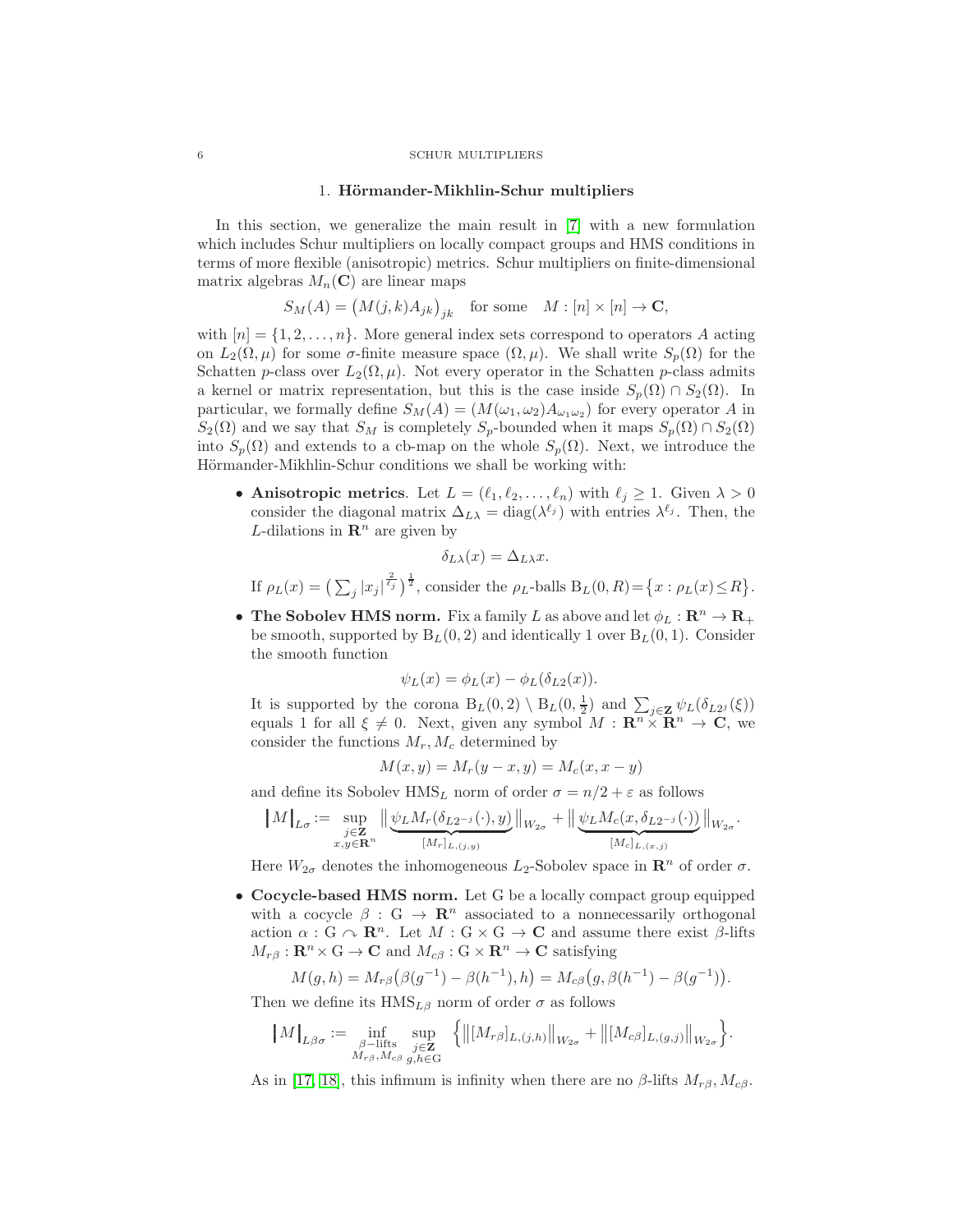<span id="page-6-2"></span>Theorem 1.1 (General HMS multipliers).Let G be a locally compact group equipped with a nonnecessarily orthogonal n-dimensional cocycle  $\beta : G \to \mathbb{R}^n$ . Consider  $M: G \times G \to \mathbf{C}, 1 < p < \infty$  and  $\sigma = n/2 + \varepsilon$  for some  $\varepsilon > 0$ . Then, the following inequality holds for any n-anisotropic metric  $\rho_L$ 

$$
||S_M: S_p(G) \to S_p(G)||_{cb} \lesssim C_{L,\varepsilon} \frac{p^2}{p-1} ||M||_{HMS_{L\beta\sigma}}.
$$

**Sketch of the proof.** The proof is similar to [\[7,](#page-25-13) Theorem A], so we shall sketch the similarities and emphasize the differences. By hypothesis, G comes equipped with a n-dimensional cocycle. In particular, there exists a nonnecessarily orthogonal representation  $\alpha$  :  $G \to GL_n(\mathbf{R})$  for which the map  $\beta : G \to \mathbf{R}^n$  which satisfy the cocycle law

(1.1) 
$$
\alpha_g(\beta(h)) = \beta(gh) - \beta(g).
$$

Define the map

<span id="page-6-0"></span>
$$
\pi_{\beta}: S_{\infty}(\mathcal{G}) \to L_{\infty}(\mathbf{R}^n; S_{\infty}(\mathcal{G})),
$$
  

$$
\pi_{\beta}(A)(x) := \left( \exp \left( 2\pi i \langle x, \beta(h^{-1}) - \beta(g^{-1}) \rangle \right) A_{gh} \right).
$$

In fact, the rigorous definition of this ∗-homomorphism requires as in [\[7\]](#page-25-13) to regard it as a conjugation by the unitary  $f \mapsto \exp(2\pi i \langle x, \beta(g^{-1}) \rangle) f(x, g)$ . If we write  $\mathcal{R}_G$ for the von Neumann algebra of matrix-valued functions  $L_{\infty}(\mathbf{R}^n)\bar{\otimes}S_{\infty}(G)$ , then we introduce an anisotropic form of BMO for matrices as follows

$$
||A||_{\text{BMO}_{L\beta}^c} = \sup_{Q \in \mathcal{Q}_L} \left\| \left( \int_Q |\pi_\beta(A)(x) - \pi_\beta(A)_Q|^2 dx \right)^{\frac{1}{2}} \right\|_{S_\infty(G)}
$$

where  $\mathcal{Q}_L$  denotes the set of anisotropic balls in the metric  $\rho_L$  and  $f_Q$  is the Q-mean of the matrix-valued function f. This is just the norm of  $\pi_{\beta}(A)$  in the anisotropic and G-valued form —denoted  ${\rm BMO}_{L\mathcal{R}_\mathrm{G}}^c$  in what follows— of Mei's operator-valued BMO<sub> $c$ </sub>, as denoted in [\[7\]](#page-25-13). The matrix space BMO<sub>Lβ</sub> = BMO<sub>Lβ</sub> ∩ BMO<sub>Lβ</sub> and its operator space structure are constructed as in [\[7\]](#page-25-13). Since  $BMO_{L\mathcal{R}_G}$  comes equipped with a seminorm which vanishes on constant (matrix-valued) functions, it turns out that the seminorm in BMO<sub>Lβ</sub> vanishes on matrices A satisfying that  $\pi_{\beta}(A)$  is constant. In other words,  $A_{gh} = 0$  when  $\beta(g^{-1}) \neq \beta(h^{-1})$ . Thus, it is natural to introduce the subspaces

$$
\Sigma_p(G) = \left\{ A \in S_p(G) : A_{gh} = 0 \text{ for } \beta(g^{-1}) \neq \beta(h^{-1}) \right\}.
$$

Let  $E_p : S_p(G) \to \Sigma_p(G)$  be the associated projection. Since [\(1.1\)](#page-6-0) gives

$$
\delta_0(\beta(h^{-1}) - \beta(g^{-1})) = \delta_0(\alpha_g(\beta(h^{-1}) - \beta(g^{-1}))) = \delta_0(\beta(gh^{-1})),
$$

it turns out that  $E_p$  is a Herz-Schur multiplier with symbol  $(g, h) \mapsto \delta_0(\beta(gh^{-1}))$ which by Fourier-Schur transference is a complete contraction, see Appendix A. To be more precise,  $g \mapsto \delta_0(\beta(g))$  defines a completely contractive Fourier multiplier on the group algebra  $\mathcal{L}(G)$  since  $G_\beta = \{g \in G : \beta(g) = 0\}$  is a subgroup. Therefore the same holds for the Schur multiplier above, because the upper estimate in [\(A.1\)](#page-22-0) holds for any locally compact group G. This proves that

$$
S_p^{\circ}(\mathcal{G}) = J_p(S_p(\mathcal{G})) = (\mathrm{id} - E_p)(S_p(\mathcal{G}))
$$

is a cb-complemented subspace. We shall prove in Appendix B that

<span id="page-6-1"></span>(1.2) 
$$
[BMO_{L\beta}, S_2^{\circ}(G)]_{\frac{2}{p}} \simeq_{cb} S_p^{\circ}(G) \text{ with constant } c_p \approx p \text{ as } p \to \infty.
$$

,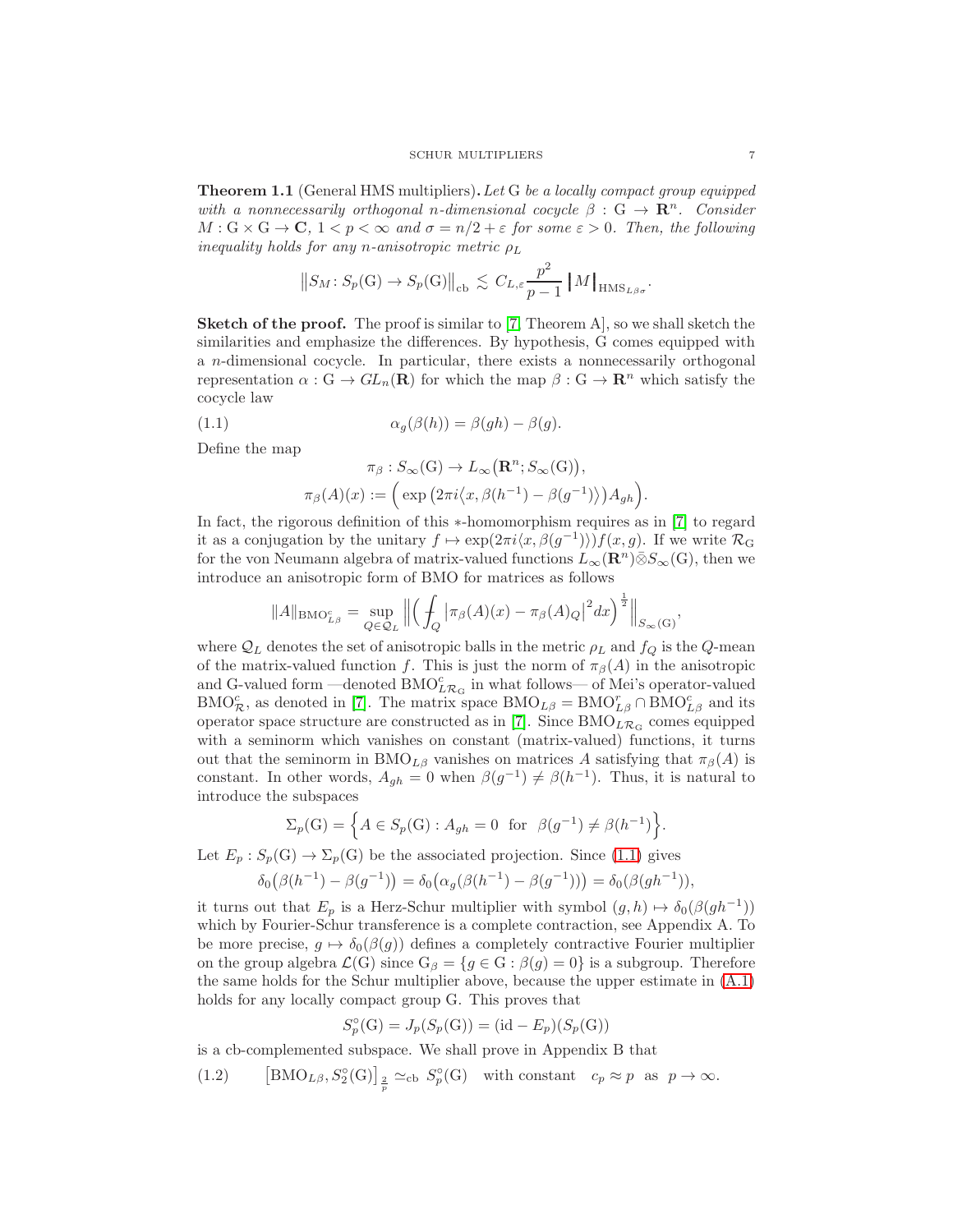.

1) Reduction to BMO. It suffices to prove that

(1.3) 
$$
\|S_M : S_{\infty}(\mathcal{G}) \to \text{BMO}_{L\beta}\|_{\text{cb}} \lesssim \|M\|_{\text{HMS}_{L\beta\sigma}}
$$

Indeed, by duality we may assume that  $2 < p < \infty$ . The statement for  $p = 2$  clearly holds since the  $HMS_{L\beta\sigma}$ -condition easily implies that the symbol M is essentially bounded. Thus, using  $(1.2)$  and assuming  $(1.3)$ , we get

<span id="page-7-0"></span>
$$
||S_M : S_p \to S_p||_{cb} \leq ||E_p S_M : S_p \to S_p||_{cb} + ||J_p S_M : S_p \to S_p||_{cb}
$$
  

$$
\leq ||E_p S_M : S_p \to S_p||_{cb} + \frac{p^2}{p-1} ||M||_{HMS_{L\beta\sigma}}.
$$

However, by identity [\(1.4\)](#page-7-1) below, the symbol of  $E_pS_M$  equals

$$
\delta_0(\beta(h^{-1}) - \beta(g^{-1}))M(g, h) = \delta_0(\beta(gh^{-1}))M_{c\beta}(g, 0).
$$

Thus,  $E_pS_M$  is the composition of a Schur multiplier (with symbol depending on g but not on h) with  $E_p$ . As  $E_p$  is a complete contraction, the cb-norm of  $E_pS_M$  is bounded by the  $L_{\infty}$ -norm of the map  $g \mapsto M_{c}g(g, 0)$ , which is bounded above by the  $HMS_{L\beta\sigma}$ -norm. Hence, it remains to prove the BMO endpoint inequality [\(1.3\)](#page-7-0).

2) Twisted Fourier multipliers. Consider the  $\beta$ -lifts

(1.4) 
$$
M(g, h) = M_{r\beta}(\beta(g^{-1}) - \beta(h^{-1}), h) = M_{c\beta}(g, \beta(h^{-1}) - \beta(g^{-1})).
$$

Define row/column twisted Fourier multipliers on  $L_2(\mathcal{R}_G)$  by

<span id="page-7-1"></span>
$$
\widetilde{T}_{M_{r\beta}}(f)(x) := \left( \int_{\mathbf{R}^n} M_{r\beta}(\xi, h) \widehat{f}_{gh}(\xi) e^{2\pi i \langle x, \xi \rangle} d\xi \right),
$$
  

$$
\widetilde{T}_{M_{c\beta}}(f)(x) := \left( \int_{\mathbf{R}^n} M_{c\beta}(g, \xi) \widehat{f}_{gh}(\xi) e^{2\pi i \langle x, \xi \rangle} d\xi \right).
$$

The intertwining identities  $\pi_{\beta}^* S_M = T_{M_{r\beta}} \pi_{\beta}^*$  and  $\pi_{\beta} S_M = T_{M_{c\beta}} \pi_{\beta}$  give

<span id="page-7-3"></span>
$$
(1.5) \quad ||S_M : S_{\infty}(\mathbf{G}) \to \mathbf{BMO}_{L\beta}^r||_{\mathrm{cb}} \le ||\widetilde{T}_{M_{r\beta}} : L_{\infty}(\mathcal{R}_{\mathbf{G}}) \to \mathbf{BMO}_{L\mathcal{R}_{\mathbf{G}}}^r||_{\mathrm{cb}},
$$

$$
(1.6)\quad \left\|S_M : S_\infty(G) \to \text{BMO}_{L\beta}^c\right\|_{\text{cb}} \leq \left\|\widetilde{T}_{M_{c\beta}} : L_\infty(\mathcal{R}_G) \to \text{BMO}_{L\mathcal{R}_G}^c\right\|_{\text{cb}}.
$$

3) Calderón-Zygmund kernels. Now we claim that

<span id="page-7-2"></span>
$$
(1.7) \qquad \left\|\widetilde{T}_{M_{r\beta}}: L_{\infty}(\mathcal{R}_{\mathrm{G}}) \to \mathrm{BMO}_{L\mathcal{R}_{\mathrm{G}}}^r\right\|_{\mathrm{cb}} \leq \sup_{(j,h)\in \mathbf{Z}\times\mathrm{G}} \left\|[M_{r\beta}]_{L,(j,h)}\right\|_{W_{2\sigma}},
$$

$$
(1.8) \qquad \|\widetilde{T}_{M_{c\beta}}: L_{\infty}(\mathcal{R}_{\mathrm{G}}) \to \mathrm{BMO}_{L\mathcal{R}_{\mathrm{G}}}^c\|_{\mathrm{cb}} \ \lesssim \ \sup_{(j,g)\in \mathbf{Z}\times\mathrm{G}} \ \| [M_{c\beta}]_{L,(g,j)} \|_{W_{2\sigma}}.
$$

To prove the inequalities above, we start with a kernel representation of our column twisted Fourier multiplier. Arguing as in [\[7\]](#page-25-13), we may find a "diagonal-valued" kernel  $K_{c\beta}: \mathbf{R}^n \to \mathcal{B}(L_2(G))$  satisfying

$$
\widetilde{T}_{M_{c\beta}}(f)(x) = \int_{\mathbf{R}^n} K_{c\beta}(x - w) f(w) \, dw,
$$

$$
((K_{c\beta}(x)h)(g)) = (k_{c\beta}(g, x)h(g)) = \text{``diag}([M_{c\beta}(g, \cdot)]^{\vee}(x)) \cdot \text{col}(h(g))^{n}.
$$

Using the norm equivalence

$$
\left\|\widetilde{T}_{M_{c\beta}}f\right\|_{\text{BMO}_{L\mathcal{R}_G}^c} \approx \sup_{Q\in\mathcal{Q}_L} \inf_{\alpha_Q\in S_\infty(G)} \left\|\left(\int_Q \left|\widetilde{T}_{M_{c\beta}}f(x) - \alpha_Q\right|^2 dx\right)^{\frac{1}{2}}\right\|_{S_\infty(G)},
$$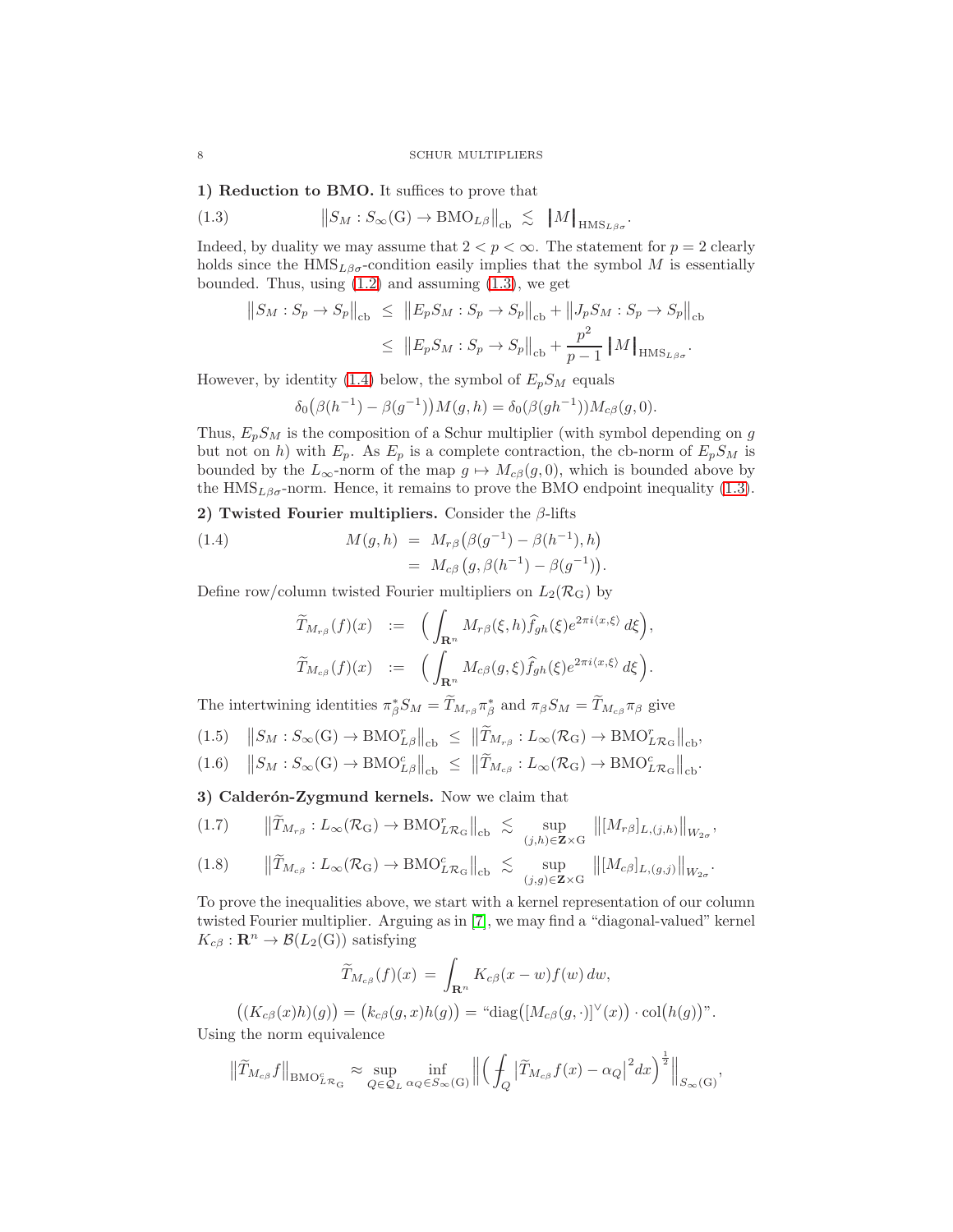we fix  $Q \in \mathcal{Q}_L$  and decompose  $f = f_1 + f_2$  with  $f_1 = f \chi_{RQ}$  and  $f_2 = f - f_1$ , where the R-dilation of a ball  $Q = \{y : \rho_L(x - y) \le r\}$  is  $RQ = \{y : \rho_L(x - y) \le Rr\}$ and we set  $R = 5$ . The bound of the term associated to  $f_1$  is verbatim the same as in [\[7\]](#page-25-13) since  $|RQ| \lesssim R^{n\ell} |Q|$  with  $\ell = \frac{1}{n} \sum_j \ell_j$ . Thus, after some standard estimates this leaves us with the term

$$
\sup_{w,z\in Q} \left\| \int_{\mathbf{R}^n \setminus 5Q} \left( K_{c\beta}(z-s) - K_{c\beta}(w-s) \right) f(s) \, ds \right\|_{\infty}
$$
\n
$$
= \sup_{(u,w)\in \Gamma \times Q} \left\| \int_{\mathbf{R}^n \setminus (w-5Q)} \left( K_{c\beta}(s-u) - K_{c\beta}(s) \right) f_w(s) \, ds \right\|_{\infty}
$$

where  $f_w(s) = f(w - s)$  and  $\Gamma = Q - Q$  for the fixed anisotropic ball Q.

4) Hörmander-Mikhlin estimates. Following the notation introduced before the statement of Theorem [1.1,](#page-6-2) consider the anisotropic Littlewood-Paley partition of unity  $\psi_{Lj} = \psi_L \circ \delta_{L2j}$  and set

<span id="page-8-0"></span>(1.9) 
$$
K_{c\beta j} = \text{diag}\Big(\big[\psi_{Lj} M_{c\beta}(g, \cdot)\big]^{\vee}\Big).
$$

If we fix  $(u, w) \in \Gamma \times Q$ , let  $k \in \mathbb{Z}$  be such that  $2^k \leq \rho_L(u) < 2^{k+1}$  and decompose

$$
B_{(u,w)} \leq \sum_{j\leq k} \left\| \int_{\mathbf{R}^n \setminus (w-5Q)} K_{c\beta j}(s) f_w(s) ds \right\|_{\infty}
$$
  
+ 
$$
\sum_{j\leq k} \left\| \int_{\mathbf{R}^n \setminus (w-5Q)} K_{c\beta j}(s-u) f_w(s) ds \right\|_{\infty}
$$
  
+ 
$$
\sum_{j>k} \left\| \int_{\mathbf{R}^n \setminus (w-5Q)} (K_{c\beta j}(s-u) - K_{c\beta j}(s)) f_w(s) ds \right\|_{\infty} = B_1 + B_2 + B_3.
$$

Since  $\rho_L$  is a metric, we have

$$
\mathbf{R}^n \setminus (w - 5Q) \subset \{ s : \in \mathbf{R}^n : \rho_L(s - u) > \rho_L(u) \}
$$

for any  $(u, w) \in \Gamma \times Q$ . Hence for  $\sigma = \frac{n}{2} + \varepsilon$  and  $\Delta_L = \text{diag}(2^{\ell_j})$ 

$$
B_2(j) \leq \Big\| \int_{\mathbf{R}^n} \left( 1 + |\Delta_L^{-j}(s-u)| \right)^{\varepsilon - 2\sigma} |f_w(s)|^2 ds \Big\|_{\infty}^{\frac{1}{2}}
$$
  
\$\times \Big\| \int\_{\rho\_L(s-u) > \rho\_L(u)} \left( 1 + |\Delta\_L^{-j}(s-u)| \right)^{2\sigma - \varepsilon} |K\_{c\beta j}(s-u)|^2 ds \Big\|\_{\infty}^{\frac{1}{2}}\Big\| \int\_{\rho\_L(s) > \rho\_L(u)} \left( 1 + |\Delta\_L^{-j}s| \right)^{2\sigma - \varepsilon} |K\_{c\beta j}(s)|^2 ds \Big\|\_{\infty}^{\frac{1}{2}} \|f\|\_{\infty}.

Extracting the  $\varepsilon$ -power in the integral and rearranging, we get

$$
B'_{2}(j) \leq \underbrace{\sup_{\rho_{L}(s) > \rho_{L}(u)} \left(1 + |\Delta_{L}^{-j}s|\right)^{-\frac{\varepsilon}{2}}}_{C_{L}(u,j,\varepsilon)} \left\| \int_{\mathbf{R}^{n}} \left|(1+|s|\right)^{\sigma} \underbrace{\det(\Delta_{L})^{j} K_{c\beta j}(\Delta_{L}^{j}s)}_{\Phi_{Lj}(s)}\right\|^{2} ds \right\|_{\infty}^{\frac{1}{2}}.
$$

This proves that

$$
B_2 \leq C_{\varepsilon} \Big( \sum_{j \leq k} C_L(u,j,\varepsilon) \Big) \sup_{(j,g) \in \mathbf{Z} \times G} ||[M_{c\beta}]_{L,(g,j)}||_{W_{2\sigma}} ||f||_{\infty}
$$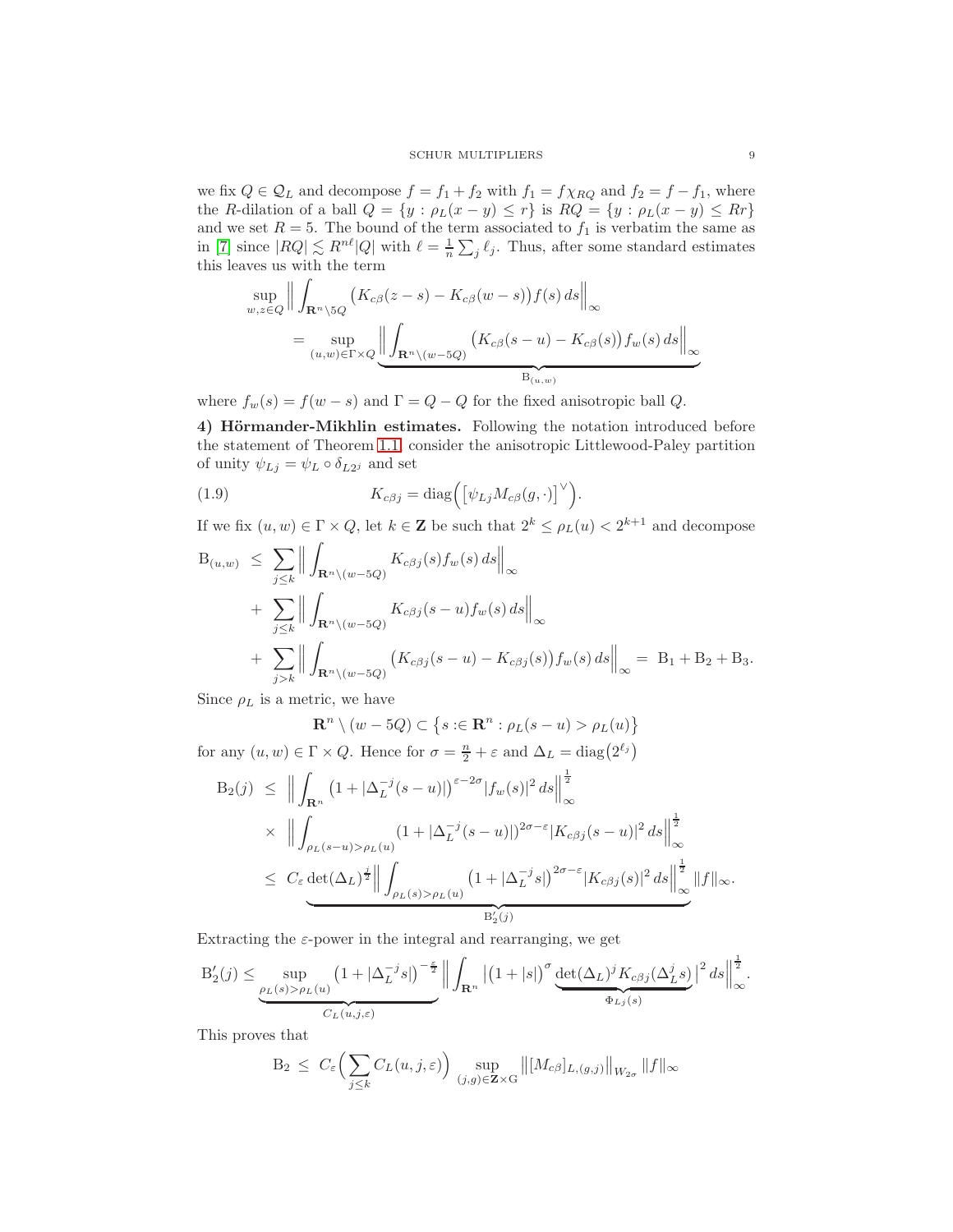since, according to [\(1.9\)](#page-8-0), the function  $\Phi_{Lj}$  equals

$$
\Phi_{Lj}(s) = \text{diag}\Big(\det(\Delta_L)^j \big[\psi_{Lj} M_{c\beta}(g,\cdot)\big]^{\vee}(\Delta_L^j s)\Big) = \text{diag}\Big(\big[\psi_L M_{c\beta}(g,\delta_{L2^{-j}}(\cdot))\big]^{\vee}(s)\Big).
$$

To estimate the sum above, we use  $2^k \le \rho_L(u) < 2^{k+1}$  to get

<span id="page-9-0"></span>(1.10)  $\rho_L(\Delta_L^{-j}s) = 2^{-j}\rho_L(s) > 2^{k-j} \ge 1$  for  $j \le k$ .

Next, we note that  $\rho_L(x) \approx \max |x_j|^{1/\ell_j} \leq \max |x|^{1/\ell_j}$ . In particular, if  $\rho_L(x) \geq 1$ we see that  $\rho_L(x) \leq C_L |x|^{\lambda_+}$  for  $\lambda_+ = \max\{1/\ell_j : 1 \leq j \leq n\}$  and some constant  $C_L$ , since |x| attains a positive minimum outside the unit L-ball. Therefore [\(1.10\)](#page-9-0) implies that

$$
\sum_{j\leq k}C_L(u,j,\varepsilon)\leq C_L\sum_{j\leq k}\rho_L(\Delta_L^{-j}u)^{-\frac{\varepsilon}{2\lambda_+}}\leq C_L\sum_{j\leq k}2^{-\frac{\varepsilon(k-j)}{2\lambda_+}}=C_{L,\varepsilon}<\infty.
$$

This completes the estimate for  $B_1$  (which is identical) and  $B_2$ 

(1.11) 
$$
B_1 + B_2 \leq C_{L,\varepsilon} \sup_{(j,g) \in \mathbf{Z} \times G} ||[M_{c\beta}]_{L,(g,j)}||_{W_{2\sigma}} ||f||_{\infty}.
$$

For B<sub>3</sub>, we set  $A_{wj}(Q) = \delta_{L2^{-j}} (\mathbf{R}^n \setminus (w - 5Q))$  and note

<span id="page-9-1"></span>
$$
B_{3}(j) = \Big\|\int_{A_{wj}(Q)} (\Phi_{Lj}(s - \Delta_{L}^{-j}u) - \Phi_{Lj}(s))f_{w}(\Delta_{L}^{j}s) ds\Big\|_{\infty}
$$
  
\n
$$
= \Big\|\int_{A_{wj}(Q)} \Big[\int_{0}^{1} \frac{d}{dr}\Phi_{Lj}(s - r\Delta_{L}^{-j}u) dr \Big] f_{w}(\Delta_{L}^{j}s) ds\Big\|_{\infty}
$$
  
\n
$$
\lesssim \sup_{0 \leq r \leq 1} \Big\|\Big(\int_{\mathbf{R}^{n}} (1 + |s - r\Delta_{L}^{-j}u|)^{-2\sigma} |f_{w}(\Delta_{L}^{j}s)|^{2} ds\Big)^{\frac{1}{2}}\Big\|_{\infty}
$$
  
\n
$$
\times |\Delta_{L}^{-j}u| \Big\|\int_{\mathbf{R}^{n}} |(1 + |s - r\Delta_{L}^{-j}u|)^{2\sigma} \nabla \Phi_{Lj}(s - r\Delta_{L}^{-j}u)|^{2} ds\Big\|_{\infty}^{\frac{1}{2}}
$$
  
\n
$$
\leq C_{\varepsilon} |\Delta_{L}^{-j}u| \Big\|\int_{\mathbf{R}^{n}} |(1 + |s|)^{\sigma} \nabla \Phi_{Lj}(s)|^{2} ds\Big\|_{\infty}^{\frac{1}{2}} \|f\|_{\infty}.
$$

To estimate the above integral, we note that

$$
\widehat{\nabla\Phi}_{Lj}(\xi) = -2\pi i \sum_{k=1}^n \text{diag}\Big(\xi_k \psi_L(\xi) M_{c\beta}(g, \delta_{L2^{-j}}(\xi))\Big) \otimes e_k.
$$

Therefore, we obtain the following upper bound

$$
B_3 \leq C_{\varepsilon} \Big( \sum_{j>k} |\Delta_{L}^{-j} u| \Big) \sup_{(j,g) \in \mathbf{Z} \times G} ||[M_{c\beta}]_{L,(g,j)}||_{W_{2\sigma}} ||f||_{\infty}
$$

since  $\langle \langle \cdot, e_k \rangle \psi_L M_c(g, \delta_{L2^{-j}}(\cdot)) \rangle \|_{W_{2\sigma}} \lesssim \| \psi_L M_c(g, \delta_{L2^{-j}}(\cdot)) \|_{W_{2\sigma}}$ . Next, note that  $\rho_L(\Delta_L^{-j}u) = 2^{-j}\rho_L(u) \leq 2^{k+1-j} \leq 1$  for  $j > k$ .

This gives the following bound for  $\lambda_- := \min\{\ell_i : 1 \leq i \leq n\}$ 

$$
\sum_{j>k} |\Delta_L^{-j} u| \approx \sum_{j>k} \max_{1 \le i \le n} |(\Delta_L^{-j} u)_i| \le \sum_{j>k} \max_{1 \le i \le n} \rho_L (\Delta_L^{-j} u)^{\ell_i}
$$
  

$$
\le \sum_{j>k} \rho_L (\Delta_L^{-j} u)^{\lambda_-} \le \sum_{j>k} 2^{(k+1-j)\lambda_-} = C_L < \infty.
$$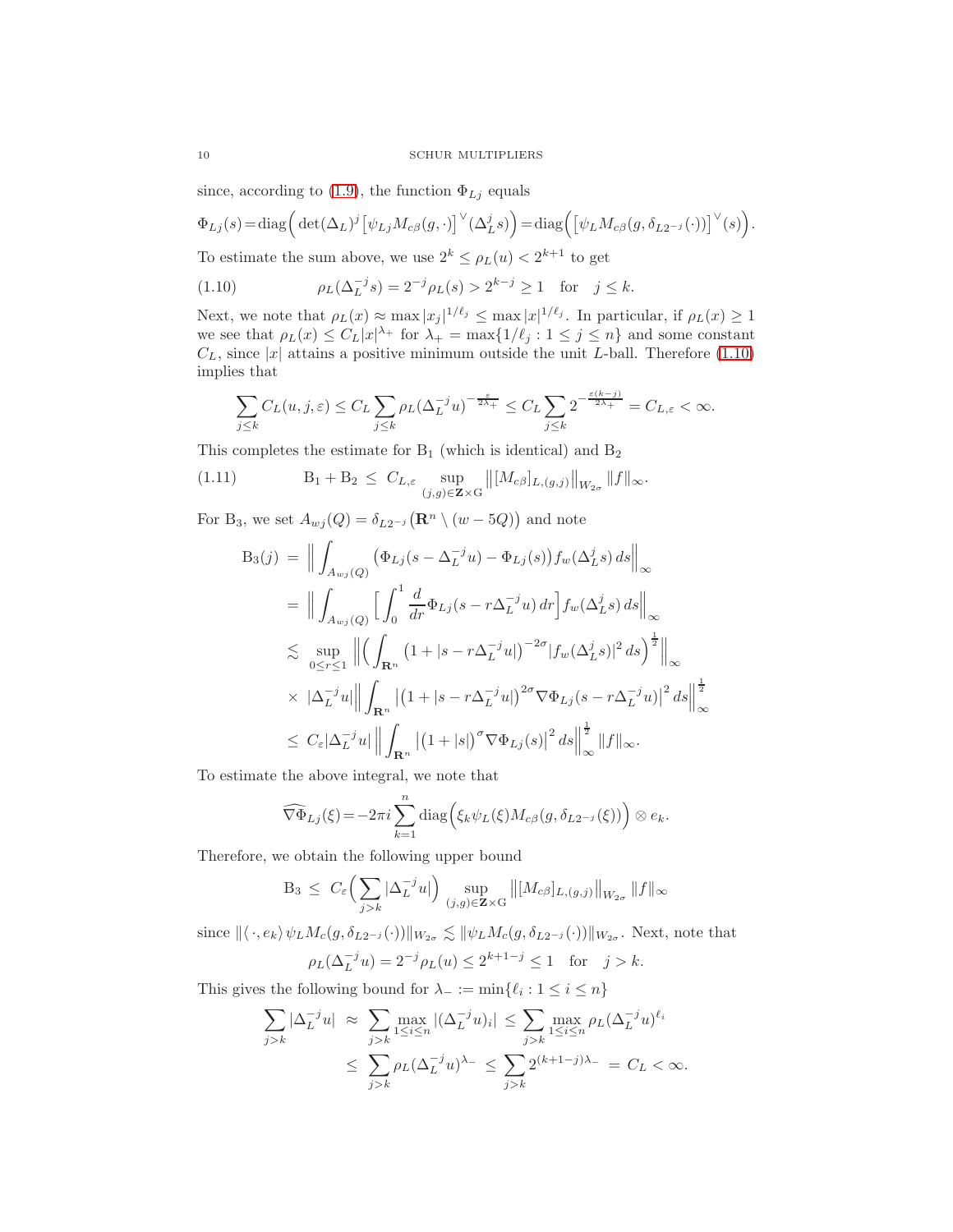Implementing this in our estimate for  $B_3$  and using  $(1.11)$ 

<span id="page-10-1"></span>
$$
\begin{array}{lll} \text{(1.12)} & \text{B}_{(u,w)} \leq \text{B}_1 + \text{B}_2 + \text{B}_3 \\ & \leq \text{C}_{L,\varepsilon} \sup_{(j,g)\in \mathbf{Z}\times\mathbf{G}} \left\| [M_{c\beta}]_{L,(g,j)} \right\|_{W_{2\sigma}} \|f\|_{\infty} .\end{array}
$$

5) Conclusion. According to our discussion in point 3) of this proof together with [\(1.12\)](#page-10-1), we conclude that [\(1.8\)](#page-7-2) holds for Banach spaces. The cb-norm bound holds as well with the exact same argument after matrix amplification and the row analog  $(1.7)$  is entirely similar. In conjunction with  $(1.5) + (1.6)$  $(1.5) + (1.6)$ , this proves the expected  $L_{\infty} \to$  BMO endpoint inequality [\(1.3\)](#page-7-0), which suffices to complete the proof up to interpolation with anisotropic BMO (Appendix B). interpolation with anisotropic BMO (Appendix B).

<span id="page-10-2"></span>**Remark 1.2.** The HMS<sub>L $\beta\sigma$ </sub> condition becomes equivalent to HMS<sub>L $\sigma$ </sub> for  $G = \mathbb{R}^n$ and  $\beta$  the trivial cocycle. In addition,  $HMS_{L\sigma}$  recovers [\[7,](#page-25-13) Theorems A and A'] for the Euclidean metric  $L \equiv 1$ . Therefore, Theorem [1.1](#page-6-2) generalizes the main result in [\[7\]](#page-25-13) including anisotropic metrics and locally compact groups in the picture. It holds as well under (more demanding) anisotropic Mikhlin conditions. More precisely, if  $\{\gamma\}=\sum_j \ell_j\gamma_j$  our proof still holds using the HMS bound

$$
\sup_{g,h\in G}\sum_{|\gamma|\leq [\frac{n}{2}]+1}\left\|\rho_L(\xi)^{\{\gamma\}}\left\{\left|\partial_\xi^\gamma M_{r\beta}(\xi,h)\right|+\left|\partial_\xi^\gamma M_{c\beta}(g,\xi)\right|\right\}\right\|_\infty
$$

Remark 1.3. The only point in the proof of Theorem [1.1](#page-6-2) which requires to use the cocycle law is to establish the boundedness of projection  $E_p$  to show that the BMO endpoint inequality suffices. A quick look at the argument shows that Theorem [1.1](#page-6-2) could have been formulated in many other measure spaces  $(\Omega, \Sigma, \mu)$  other than groups, just providing a function  $\beta : \Omega \to \mathbb{R}^n$  which yields bounded projections  $E_p$ .

**Remark 1.4.** The \*-homomorphism  $\pi_{\beta}$  in the proof of Theorem [1.1](#page-6-2) can be easily modified to produce  $L_p$ -analogues of  $(1.5) + (1.6)$  $(1.5) + (1.6)$  respectively. It just requires to introduce a sequence of Gaussians in the line of K. de Leeuw's theorem [\[21\]](#page-25-24) as shown in [\[35,](#page-26-0) Proposition 1.7]. This is however unproductive, since the resulting twisted Fourier multipliers fail  $L_p$ -boundedness in general. This explains the necessity of working with both twists and illustrates a better behavior of (singular) Schur multipliers compared to the class of operator-valued Calderon-Zygmund operators.

#### 2. The local theorem

<span id="page-10-0"></span>Given a locally compact unimodular group G with left regular representation λ, its group von Neumann algebra  $\mathcal{L}(G)$  is the weak-∗ closure in  $\mathcal{B}(L_2(G))$  of span( $\lambda(G)$ ). If  $\mu$  denotes the Haar measure of G, we may approximate every element affiliated to  $\mathcal{L}(G)$  by operators of the form

$$
f\,=\,\int_{\rm G}\widehat{f}(g)\lambda(g)\,d\mu(g)
$$

for smooth enough  $\hat{f}$ , see [\[18,](#page-25-9) Appendix A]. If e is the unit in G,  $\tau(f) = \hat{f}(e)$ determines the Haar trace  $\tau$ . Given a symbol  $m : G \to \mathbb{C}$ , its associated Fourier multiplier is the map  $T_m : \lambda(g) \mapsto m(g)\lambda(g)$  which satisfies

$$
\widehat{T_m f}(g) = \tau(T_m f \lambda(g)^*) = m(g)\tau(f \lambda(g)^*) = m(g)\widehat{f}(g).
$$

In other words, it intertwines pointwise multiplication with the Fourier transform.

.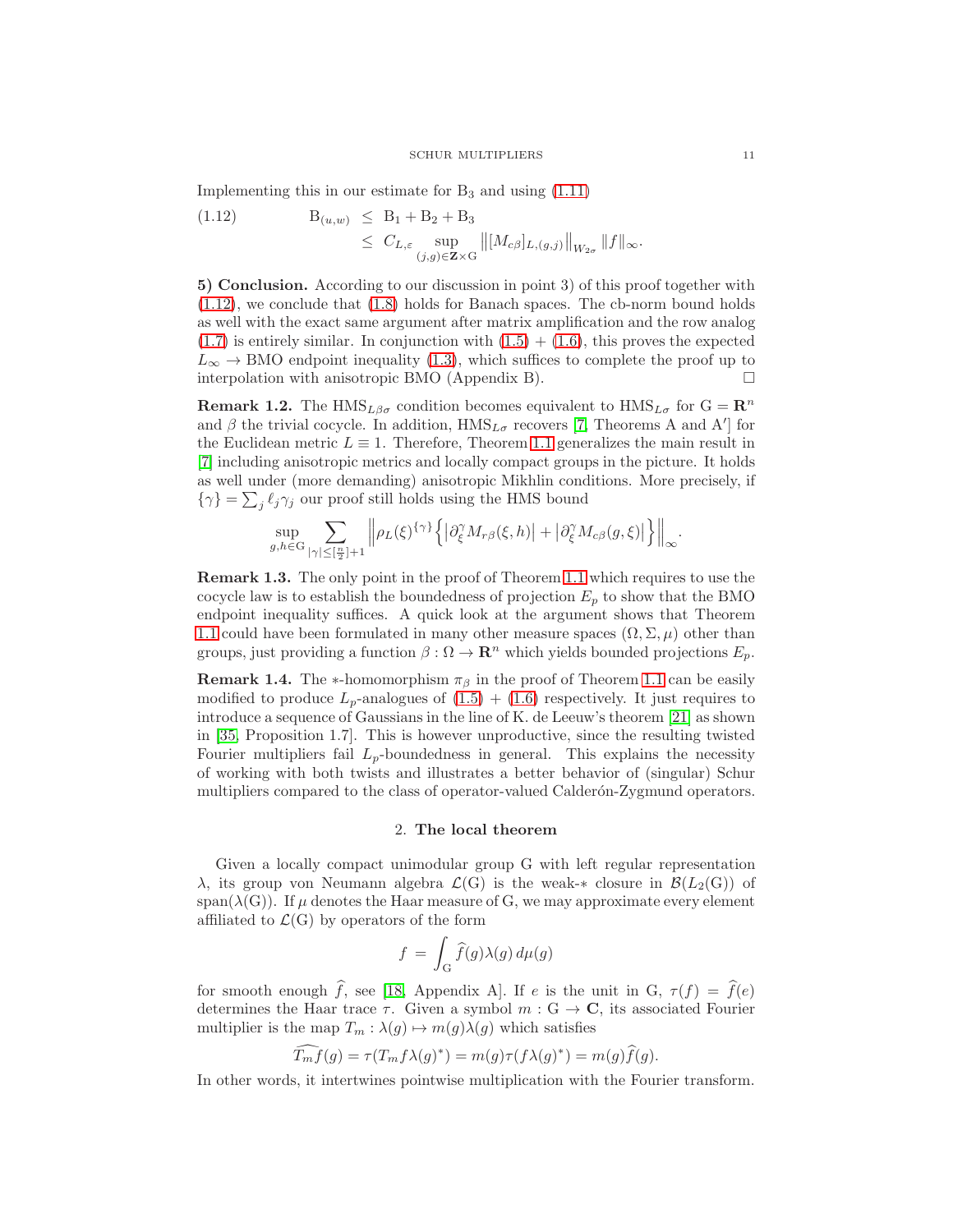On the other hand, consider the left-invariant vector fields in G generated by an orthonormal basis  $X_1, X_2, \ldots, X_n$  of  $\mathfrak{g}$ . Then, the corresponding Lie derivatives are defined as

$$
\partial_{X_j} m(g) = \frac{d}{ds} \Big|_{s=0} m(g \exp(sX_j))
$$

and do not commute for  $j \neq k$ . This justifies to define the set of multi-indices  $\gamma$ as ordered tuples  $\gamma = (j_1, j_2, \dots, j_k)$  with  $1 \leq j_i \leq \dim G$  and  $|\gamma| = k \geq 0$ , which correspond to the Lie differential operators

$$
d_g^{\gamma}m(g) = \partial_{X_{j_1}} \partial_{X_{j_2}} \cdots \partial_{X_{j_{|\gamma|}}} m(g) = \Big(\prod_{1 \leq k \leq |\gamma|}^{\rightarrow} \partial_{X_{j_k}}\Big) m(g).
$$

**Proof of Theorem A.** By interpolation and duality, it suffices to prove that the statement holds for any  $p \in 2\mathbb{Z}_+$ . Let us fix such an even integer, let  $\Omega, \Sigma \subset \mathbb{G}$ be relatively compact symmetric neighborhoods of the identity. According to local transference in Appendix A, the following inequality holds when supp $(m) \subset \Omega$  for sufficiently small  $\Omega$ 

$$
\big\|T_m: L_p(\mathcal{L}(\mathbf{G})) \to L_p(\mathcal{L}(\mathbf{G}))\big\|_{\mathrm{cb}} \lesssim \big\|S_m: S_p(\Sigma) \to S_p(\Sigma)\big\|_{\mathrm{cb}}.
$$

Let  $\Xi$  be an open set containing the closure of  $\Sigma$  and let  $\phi : G \to \mathbf{R}_+$  be a smooth function identically 1 in  $\Sigma$  and vanishing outside  $\Xi$ . The map exp :  $\mathfrak{g} \to G$  is a local diffeomorphism at the origin of the Lie algebra g. Therefore, if we pick Ξ arbitrarily small by taking  $\Sigma$  and  $\Omega$  small enough, this yields a diffeomorphism exp : U  $\rightarrow \Xi$ over certain neighborhood U of the origin g. Next we define

$$
M: \mathfrak{g} \times \mathfrak{g} \to \mathbf{C},
$$

$$
M(x, y) = m(\exp(x) \exp(y)^{-1})\phi(\exp(x))\phi(\exp(y)).
$$

Observe that we have

$$
M(x, y) = m(\exp(x) \exp(y)^{-1})
$$
 for all  $x, y \in V := \exp^{-1}(\Sigma)$ .

According to [\[20,](#page-25-6) Theorem 1.19], we deduce

$$
||T_m: L_p(\mathcal{L}(G)) \to L_p(\mathcal{L}(G))||_{cb} \leq ||S_m: S_p(\Sigma) \to S_p(\Sigma)||_{cb}
$$
  
=  $||S_M: S_p(V) \to S_p(V)||_{cb}$   
 $\leq ||S_M: S_p(\mathbf{R}^n) \to S_p(\mathbf{R}^n)||_{cb}$ 

since  $\mathfrak g$  is *n*-dimensional. Then, we get

<span id="page-11-0"></span>
$$
(2.1) \quad ||T_m: L_p(\mathcal{L}(G)) \to L_p(\mathcal{L}(G))||_{cb} \n\lesssim \frac{p^2}{p-1} \sum_{|\gamma| \leq [\frac{n}{2}]+1} |||x-y||^{|\gamma|} \left\{ |\partial_x^{\gamma} M(x,y)| + |\partial_y^{\gamma} M(x,y)| \right\}||_{\infty}.
$$

This follows from  $|7$ , Theorem A = Theorem [1.1](#page-6-2) for the *n*-dimensional Euclidean group with the trivial cocycle, the Euclidean metric and  $\sigma = \left[\frac{n}{2}\right] + 1$ . Then, we just need to relate the Euclidean derivatives of M with the Lie derivatives of the symbol  $m: G \to \mathbb{C}$  in a small neighborhood of the identity. To that end, now we claim that there exist smooth functions  $a_{\alpha,\gamma}, b_{\alpha,\gamma} \in C_c^{\infty}(\mathbf{R}^n \times \mathbf{R}^n)$  supported by  $U \times U$ for  $|\alpha| \leq |\gamma| \leq [\frac{n}{2}] + 1$  such that the following identities hold for every  $|\gamma| \leq [\frac{n}{2}] + 1$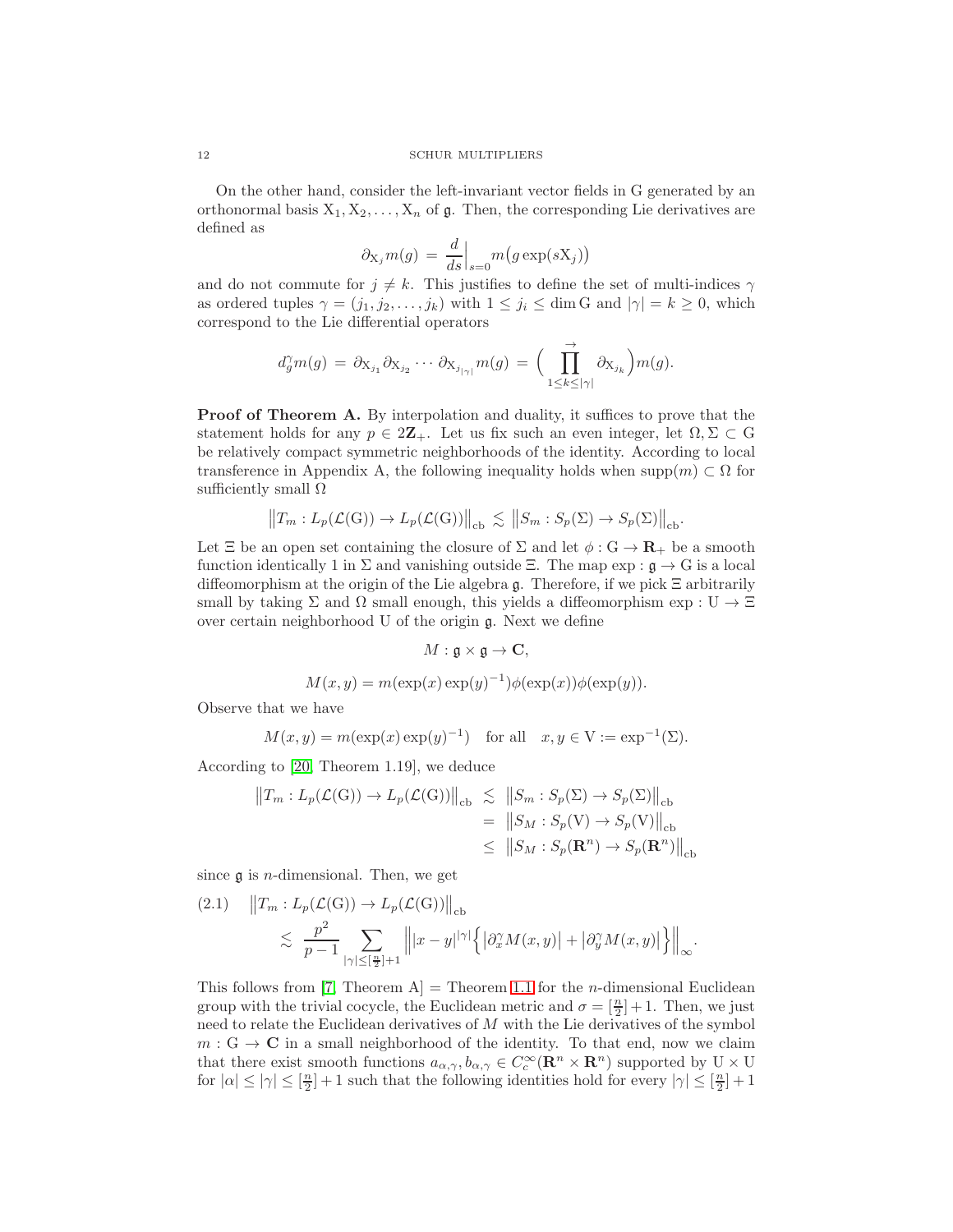<span id="page-12-0"></span>(2.2) 
$$
\partial_x^{\gamma} M(x, y) = \sum_{|\alpha| \leq |\gamma|} a_{\alpha, \gamma}(x, y) d^{\alpha} m(\exp(x) \exp(y)^{-1}),
$$

(2.3) 
$$
\partial_y^{\gamma} M(x, y) = \sum_{|\alpha| \leq |\gamma|} b_{\alpha, \gamma}(x, y) d^{\alpha} m(\exp(x) \exp(y)^{-1}).
$$

Before proving our claim, we show it implies Theorem A. Indeed, the Riemannian and Euclidean geometries are locally equivalent. In particular, since M is supported in U × U, we deduce that  $L_R(\exp(x) \exp(y)^{-1})^{-|\alpha|} \sim |x-y|^{-|\alpha|} \lesssim |x-y|^{-|\gamma|}$  for every  $x, y \in U$  and every  $|\alpha| \leq |\gamma|$ . Therefore, combining this estimate with [\(2.1\)](#page-11-0) and  $(2.2) + (2.3)$  $(2.2) + (2.3)$  we get the desired result.

Let us now prove the claim. Given the definition of  $M$ , it is clearly true for  $|\gamma| = 0$ . We now justify it for  $|\gamma| = 1$ . By symmetry, we may just consider the  $X_1$ -directional derivative in the variable x

$$
\partial_x^{e_1} M(x, y) = \lim_{s \to 0} \frac{M(x + sX_1, y) - M(x, y)}{s}
$$
  
=  $\frac{d}{ds}\Big|_{s=0} m(\exp(x + sX_1) \exp(y)^{-1}) \phi(\exp(x)) \phi(\exp(y))$   
+  $m(\exp(x) \exp(y)^{-1}) \frac{d}{ds}\Big|_{s=0} \phi(\exp(x + sX_1)) \phi(\exp(y)) = A + B.$ 

The term B is already of the expected form in [\(2.2\)](#page-12-0) for  $\alpha = 0$ . Now observe that

$$
\exp(x + sX_1) \exp(y)^{-1} = \exp(x) \exp(y)^{-1} \exp(Z_s),
$$

where  $Z_s$  is given by

$$
Z_s(x, y) = \log \left( \exp(y) \exp(x)^{-1} \exp(x + sX_1) \exp(x)^{-1} \exp(x) \exp(y)^{-1} \right)
$$
  
=  $\exp(y) \exp(x)^{-1} \log \left( \exp(x + sX_1) \exp(x)^{-1} \right) \exp(x) \exp(y)^{-1}.$ 

This is well defined for s small enough since  $\text{supp}(M) \subset U \times U$ . Hence

$$
\frac{d}{ds}\Big|_{s=0} m\big(\exp(x+sX_1)\exp(y)^{-1}\big) = \lim_{s\to 0} \frac{\Phi_s(1) - \Phi_s(0)}{s} = \lim_{s\to 0} \frac{\Phi'_s(r(s))}{s}
$$

for  $\Phi_s(r) = m(\exp(x) \exp(y)^{-1} \exp(rZ_s))$  and some  $0 < r(s) < 1$ . Moreover

$$
\Phi'_s(r(s)) = \frac{d}{du}\Big|_{u=0} m\big(\exp(x)\exp(y)^{-1}\exp(r(s)Z_s)\exp(uZ_s)\big)
$$
  
=  $\partial_{Z_s} m\big(\exp(x)\exp(y)^{-1}\exp(r(s)Z_s)\big),$ 

where  $\partial_{Z_s}$  denotes the left-invariant Lie derivative in the direction of  $Z_s$ . Thus

<span id="page-12-1"></span>
$$
A = \lim_{s \to 0} \left\langle \frac{Z_s(x, y)}{s}, \nabla m\left(\exp(x)\exp(y)^{-1}\exp(r(s)Z_s)\right) \right\rangle \phi(\exp(x))\phi(\exp(y))
$$

with  $\nabla$  standing for the Lie gradient. We claim that

(2.4) 
$$
\lim_{s \to 0} \frac{\mathcal{Z}_s(x, y)}{s} \in C^\infty(\mathcal{U} \times \mathcal{U}).
$$

Therefore, since  $Z_s(x, y) \to 0$  as  $s \to 0$  and  $0 < r(s) < 1$ , this implies that A is again of the expected form in [\(2.2\)](#page-12-0) with  $|\alpha|=1$ . In particular, [\(2.4\)](#page-12-1) implies our claim for  $|\gamma|=1$ . Higher order derivatives are dealt with in exactly the same way. In conclusion, all what is left to complete the proof of Theorem A is to justify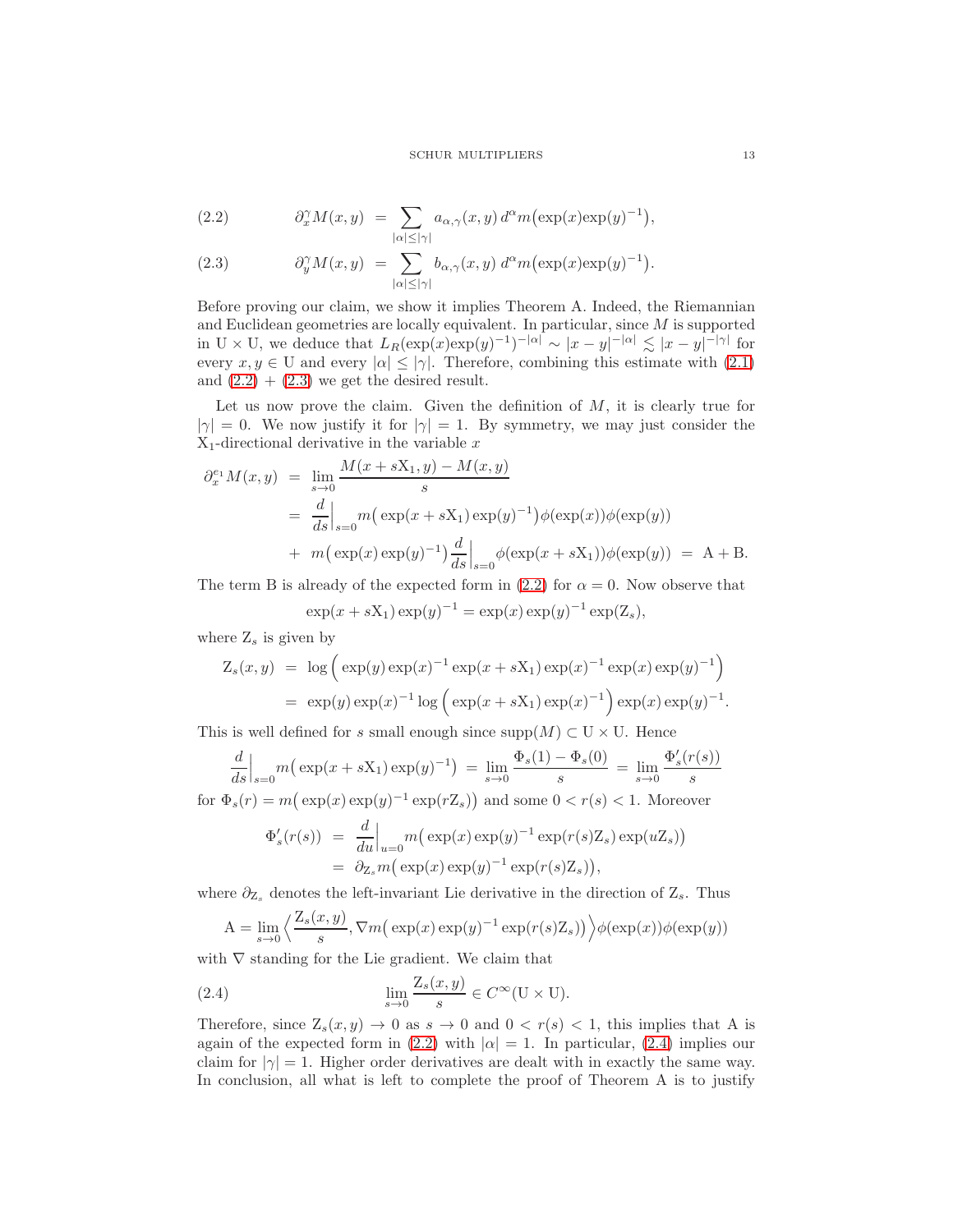claim [\(2.4\)](#page-12-1). Recalling the definition of  $Z_s(x, y)$  we are interested in computing  $\Psi_s(x) = \log(\exp(x + sX_1)\exp(x)^{-1})$ . By the Hausdorff-Baker-Campbell formula we have

$$
\Psi_s(x) = \sum_{n\geq 1} \frac{(-1)^n}{n} \sum_{\substack{r_j+t_j>0\\(1\leq j\leq n)}} \frac{\left\{(x+sX_1)^{r_1}(-x)^{t_1}\cdots(x+sX_1)^{r_n}(-x)^{t_n}\right\}}{\sum_{j=1}^n (r_j+t_j)\prod_{j=1}^n r_j!t_j!},
$$

where we use iterated Lie brackets

$$
\{a^{r_1}b^{t_1}\cdots a^{r_n}b^{t_n}\} = [d_1, [d_2, [\ldots [d_{m-1}, d_m] \ldots]]]
$$

with  $m = \sum_{j \leq n} r_j + t_j$  and where the first  $r_1$  terms  $d_j$  equal a, the next  $t_1$  terms equal b, the next  $r_2$  terms equal a and so on. Next, note  $[x + sX_1, -x] = s[x, X_1]$ and

$$
\{(x+sX_1)^{r_1}(-x)^{t_1}\cdots(x+sX_1)^{r_n}(-x)^{t_n}\} = s[x,[x,[\ldots,X_1]\ldots]]] + O(s^2).
$$

Thus, since  $\Psi_s$  is absolutely convergent in a small neighborhood of 0

$$
\Psi_s(x) = O(s^2) + s \sum_{n \ge 1} \frac{(-1)^n}{n} \sum_{\substack{r_j + t_j > 0 \\ (1 \le j \le n)}} a_{r_1, t_1, \dots, r_n, t_n}[x, [x, [\dots, \mathbf{X}_1] \dots]]]
$$

for some smooth function Π near the origin. Therefore

$$
\lim_{s \to 0} \frac{\mathcal{Z}_s(x, y)}{s} = \exp(y) \exp(x)^{-1} \lim_{s \to 0} \frac{\Psi_s(x)}{s} \exp(x) \exp(y)^{-1}
$$
  
=  $\exp(y) \exp(x)^{-1} \Pi(x) \exp(x) \exp(y)^{-1} \in C^{\infty}(\mathbb{U} \times \mathbb{U}).$ 

This justifies our claim [\(2.4\)](#page-12-1), which in turn completes the proof of Theorem A.  $\Box$ 

<span id="page-13-0"></span>Remark 2.1. According to Theorem [1.1,](#page-6-2) Remark [1.2](#page-10-2) and the proof above, the Riemannian metric in Theorem A may be replaced by any other metric  $\Delta$  which is locally equivalent at the identity of G to an anisotropic metric  $\rho_L$  in the Lie algebra via the exponential map. We just need to replace the HM-norm in the statement of Theorem A by

$$
\sum_{|\gamma| \leq [\frac{n}{2}]+1}\left\|\Delta(g,e)^{\{\gamma\}}d^{\gamma}_{g}m(g)\right\|_{\infty} \quad \text{with} \quad \{\gamma\} = \sum_{k=1}^{n}\ell_{k}|\{s: j_{s}=k\}| = \sum_{s=1}^{|\gamma|}\ell_{j_{s}}.
$$

This can be done for stratified Lie groups equipped with a subRiemannian metric.

### 3. Stratified Lie groups

Let G be a *n*-dimensional Lie group with Lie algebra g. Given  $L = (\ell_1, \ell_2, \ldots, \ell_n)$ with min  $\ell_j = 1$ , an homogeneous dilation associated to these weights is a family of linear mappings  $(\delta_{L\lambda})_{\lambda>0}$  on the Lie algebra g which satisfy:

- i) Lie morphisms:  $\delta_{L\lambda}[X, Y] = [\delta_{L\lambda}(X), \delta_{L\lambda}(Y)],$
- ii) Dilation structure: There exists  $U \in O(n)$  such that

$$
\delta_{L\lambda}(\mathbf{X}) = \Delta_{L\lambda} \mathbf{X},
$$
  

$$
\Delta_{L\lambda} = \exp\left(\log \lambda \operatorname{Udiag}(\ell_j) \mathbf{U}^*\right) = \operatorname{Udiag}(\lambda^{\ell_j}) \mathbf{U}^*.
$$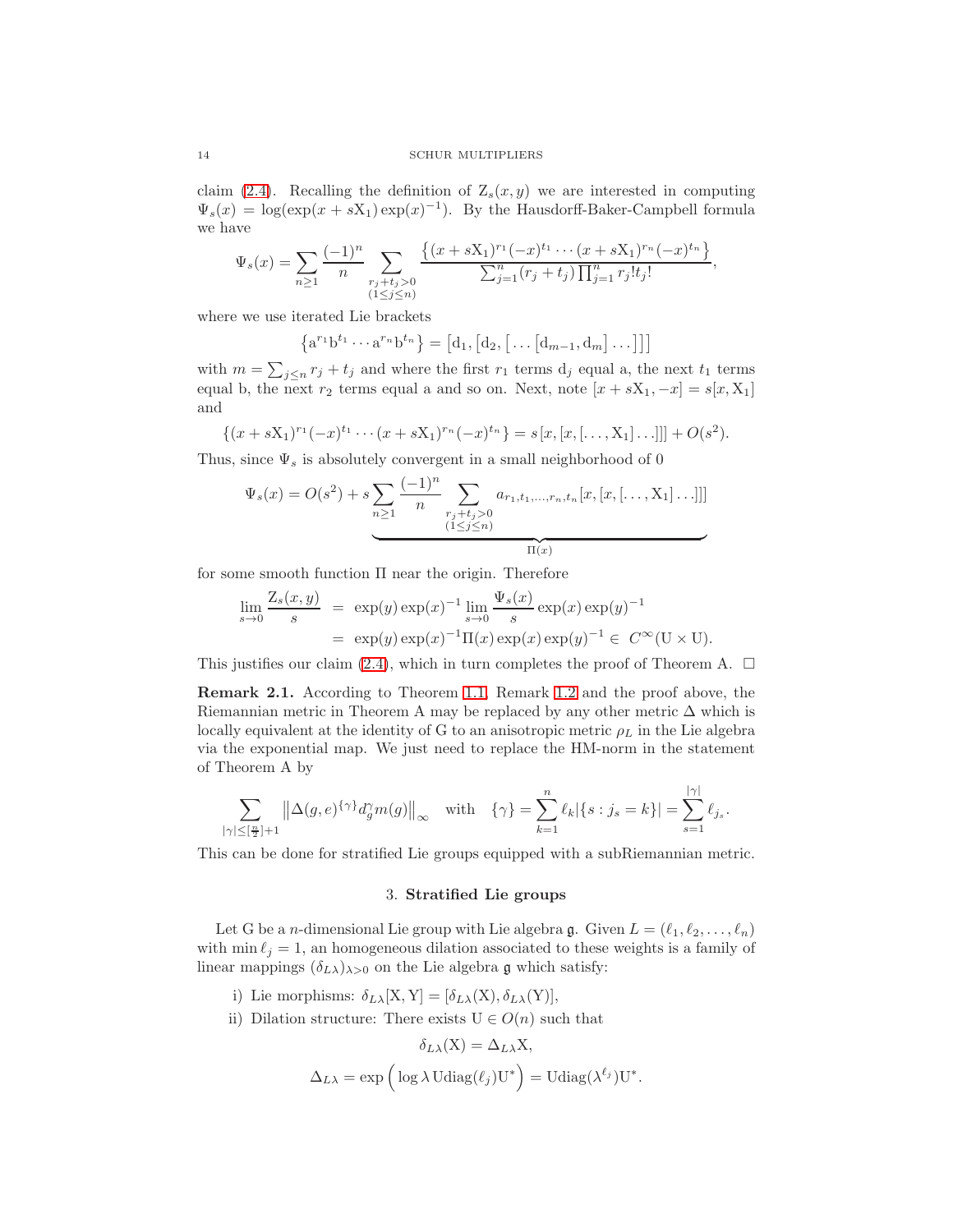A homogeneous Lie group is a connected simply connected Lie group whose Lie algebra is equipped with an homogeneous dilation. It is in addition stratified when its Lie algebra is graded  $-g = \bigoplus_{j\geq 1} W_j$  with  $[W_j, W_k] \subset W_{j+k}$ — and the first stratum W<sub>1</sub> generates **g** as an algebra. Given  $j \geq 1$  with W<sub>j</sub>  $\neq 0$ , let us fix an orthonormal basis  $\{X_{ik} : 1 \leq k \leq \dim W_i\}$ . When G is stratified, we find  $\ell_s = j$  for  $\dim W_j$  values of  $1 \leq s \leq n$ . In this case, the relation between the above dilations in the different strata is given by  $\delta_{L\lambda}(\mathbf{X}_{jk}) = \lambda^j \mathbf{X}_{jk}$ .

There exists an associated subRiemannian metric  $\rho_{\rm SR}$  in G. It turns out that  $\rho_{\rm SR}(g, h)$  is the infimum  $T > 0$  such that that there exists an absolutely continuous curve  $\gamma : [0, T] \to G$  satisfying:

- $|\gamma'(s)| \leq 1$  and  $(\gamma(0), \gamma(T)) = (g, h),$
- $\gamma'(s) \in \text{span}\big\{X_{1k}(\gamma(s)): 1 \leq k \leq \dim W_1\big\}.$

The dilations defined above can be extended to act on the Lie group G by means of the exponential map  $g \mapsto \delta_{L\lambda}(g) := \exp \circ \delta_{L\lambda} \circ \exp^{-1}(g)$ . These dilations have natural homogeneity properties with respect to the subRiemannian metric, Lie differentiation and Haar integration

<span id="page-14-0"></span>(3.1) 
$$
\rho_{\text{SR}}(\delta_{L\lambda}(g), \delta_{L\lambda}(h)) = \lambda \rho_{\text{SR}}(g, h),
$$

(3.2) 
$$
d_g^{\gamma}[f(\delta_{L\lambda}(\cdot))](g) = \lambda^{\{\gamma\}} d_g^{\gamma}(f)(\delta_{L\lambda}(g)),
$$

(3.3) 
$$
\int_G f(\delta_{L\lambda}(g)) d\mu(g) = \lambda^{-h d_G} \int_G f(g) d\mu(g),
$$

with index length  $\{\gamma\}$  as defined in the Introduction,  $\mu$  the Haar measure of G and hd<sub>G</sub> =  $\sum_{j\geq 1} j \dim W_j = \sum_s \ell_s$  its homogeneous dimension. Moreover, the subRiemannian metric becomes locally equivalent to the anisotropic metric  $\rho_L$  at the identity. The proofs of these elementary properties are well-known [\[3,](#page-25-25) [11\]](#page-25-19).

Proof of Theorem A1. The result follows from the local theorem. To show this, we first justify that it suffices to prove the statement for compactly supported symbols. Next, we reduce it to consider symbols with arbitrarily small support by using the homogeneous dilation and our HM condition. Finally we apply an anisotropic form of the local theorem.

## 1) Reduction to compact supports. By density in  $L_p$  of

$$
L_{pc}(\mathcal{L}(G)) = \left\{ f \in L_p(\mathcal{L}(G)) : \hat{f} \text{ compactly supported} \right\} \subset L_p(\mathcal{L}(G)),
$$

the cb-norm of  $T_m: L_p(\mathcal{L}(G)) \to L_p(\mathcal{L}(G))$  can be approximated by the action of  $T_m$  on  $L_{pc}(\mathcal{L}(G))$ -valued finite-dimensional matrices. Given any such matrix  $f = (f_{ij})$ , there is always a compactly supported function  $\varphi : G \to \mathbf{R}_{+}$  which satisfies the following properties:

- i)  $T_{m\varphi}f=T_m f$ ,
- ii)  $|||m\varphi|||_{\text{HM}} \leq C_n |||m|||_{\text{HM}},$

with HM-norm given as in the statement

$$
|||m|||_{\mathrm{HM}} := \sum_{|\gamma| \leq [\frac{n}{2}] + 1} ||L_{\mathrm{SR}}(g)^{\{\gamma\}} d^{\gamma}_{g} m(g)||_{\infty} \quad \text{with} \quad L_{\mathrm{SR}}(g) = \rho_{\mathrm{SR}}(g, e).
$$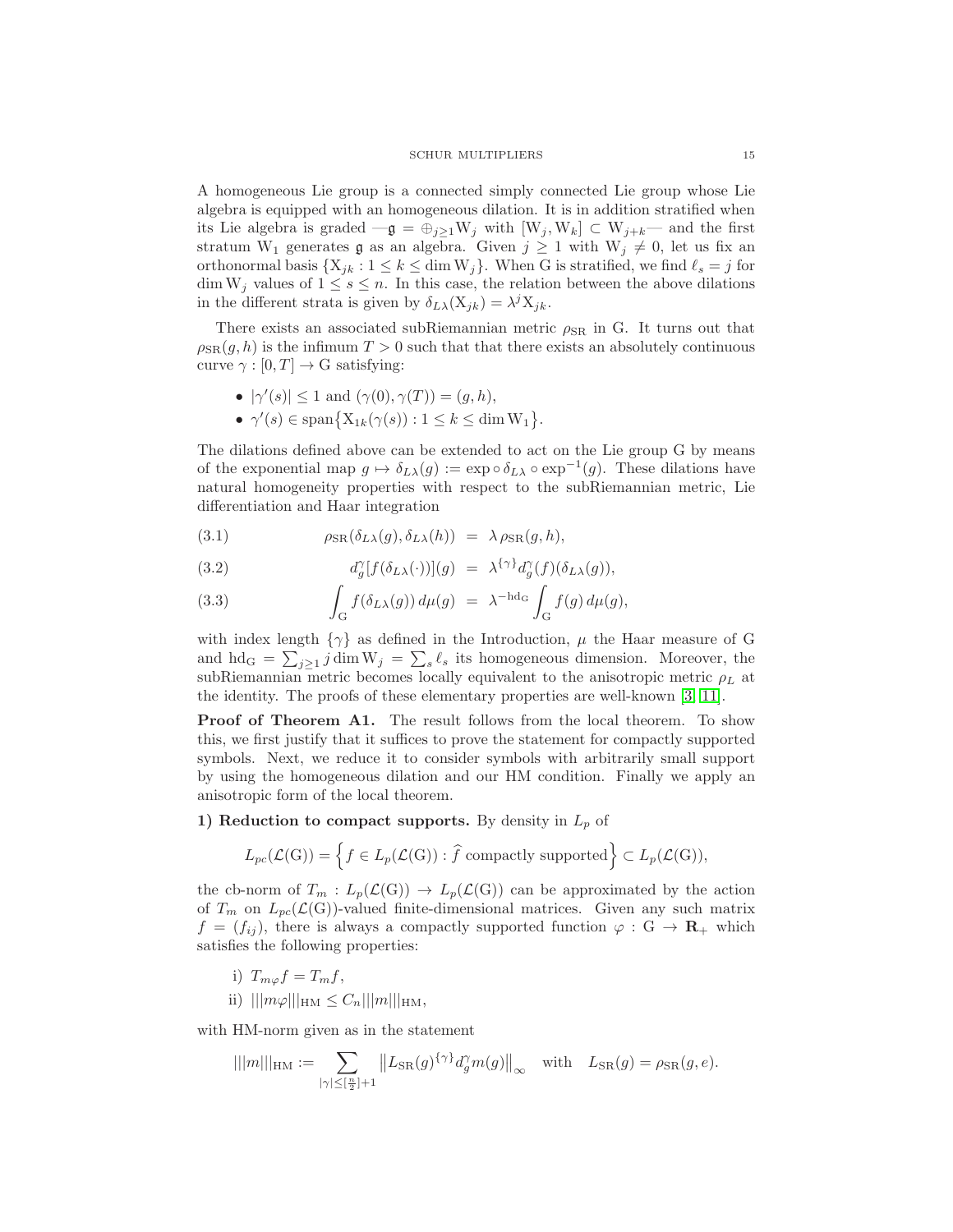The existence of such a function  $\varphi$  automatically reduces Theorem A1 to its validity for compactly supported functions. Property i) is trivially achieved by taking  $\varphi$ identically 1 in the union of supports of  $f_{ij}$ , whereas property ii) requires to take  $\text{supp}(\varphi)$  large enough. More precisely, according to Leibniz's rule

$$
|||m\varphi|||_{\mathrm{HM}} \leq \sum_{|\gamma| \leq [\frac{n}{2}]+1} \sum_{\alpha+\beta=\gamma} ||L_{\mathrm{SR}}(g)^{\{\alpha\}} d^{\alpha}_{g} m(g)||_{\infty} ||L_{\mathrm{SR}}(g)^{\{\beta\}} d^{\beta}_{g} \varphi(g)||_{\infty},
$$

where the multi-indices  $\alpha = (a_1, \ldots, a_{|\gamma|})$  and  $\beta = (b_1, \ldots, b_{|\gamma|})$  are said to satisfy  $\alpha + \beta = \gamma = (j_1, j_2, \dots, j_{|\gamma|})$  whenever  $a_k + b_k = j_k$  and  $a_k b_k = 0$ . In other words we allow some vanishing entries to respect the order of  $\gamma = (j_1, \ldots, j_{|\gamma|})$ . The lengths  $\{\alpha\}$  and  $\{\beta\}$  are still meaningful under the convention  $\ell_0 = 0$  and we have  $\{\alpha + \beta\} = \{\alpha\} + \{\beta\}.$  Hence

## $|||m\varphi|||_{\text{HM}} \leq C_n |||m|||_{\text{HM}} |||\varphi|||_{\text{HM}}.$

Property ii) will follow as long as we can control the HM-norm of  $\varphi$  regardless how large is the set where it is identically 1. This is false for general Lie groups —see Lemma [4.1](#page-19-0) below— but it holds for stratified Lie groups by  $(3.1)$  and  $(3.2)$ .

2) Reduction to small supports. We may assume from the previous point that supp $(m)$  is compact. Given  $f \in L_p(\mathcal{L}(G))$  and  $r > 0$ , its r-dilation may be defined by means of the homogeneous dilation  $\delta_{L_r}$  in analogy to what we do in the Euclidean setting. More precisely, we set

$$
r \cdot f = \delta_{Lr}(f) := \int_G \widehat{f}(g) \lambda(\delta_{Lr}(g)) d\mu(g) = r^{-\text{hd}_G} \int_G \widehat{f}(\delta_{L\frac{1}{r}}(g)) \lambda(g) d\mu(g).
$$

The following homogeneity identities are easily checked

(3.4) 
$$
T_{r\cdot m} = \delta_{Lr^{-1}} \circ T_m \circ \delta_{Lr},
$$

(3.5) 
$$
||r \cdot f||_p = r^{-h d_G/p} ||f||_p \text{ for } p \in 2\mathbf{Z}_+.
$$

In particular, given  $p \in 2\mathbb{Z}_+$  (which suffices by interpolation and duality) it turns out that the cb-norm of  $T_m: L_p(\mathcal{L}(G)) \to L_p(\mathcal{L}(G))$  coincides with that of  $T_{r,m}$  for every  $r > 0$ . Moreover, according to [\(3.1\)](#page-14-0) and [\(3.2\)](#page-14-0) we deduce that the HM-norm is dilation invariant

$$
|||r \cdot m|||_{\text{HM}} = |||m|||_{\text{HM}}.
$$

Therefore, it suffices to prove Theorem A1 assuming that  $\text{supp}(m)$  is small.

3) Use of the local HM theorem. Once we may assume that  $supp(m)$  is small and since the subRiemannian metric is locally equivalent to the anisotropic metric  $\rho_L$  at the identity, Remark [2.1](#page-13-0) applies and completes the proof of Theorem A1.  $\Box$ 

<span id="page-15-0"></span>**Remark 3.1.** The dual  $L_p$ -multiplier problem has been deeply investigated in [\[5,](#page-25-14) [23,](#page-25-15) [24,](#page-25-16) [30,](#page-26-3) [31,](#page-26-4) [39\]](#page-26-5) and the references therein. In that setting, the results are usually given in terms of spectral multipliers. These are multipliers which arise by functional calculus of the subLaplacian (which generates a Markov semigroup on the spaces  $L_p(G, \mu)$  and play the role of radial Fourier multipliers. Given that we aim for HM conditions in terms of the subRiemannian length  $L_{\rm SR}$ , one could suggest to develop a spectral multiplier theory based on the semigroup

$$
\lambda(g) \mapsto \exp(-tL_{\text{SR}}(g))\lambda(g),
$$

but this process is not even Markovian in the group von Neumann algebra since the subRiemannian length is not conditionally negative. This already reflects a different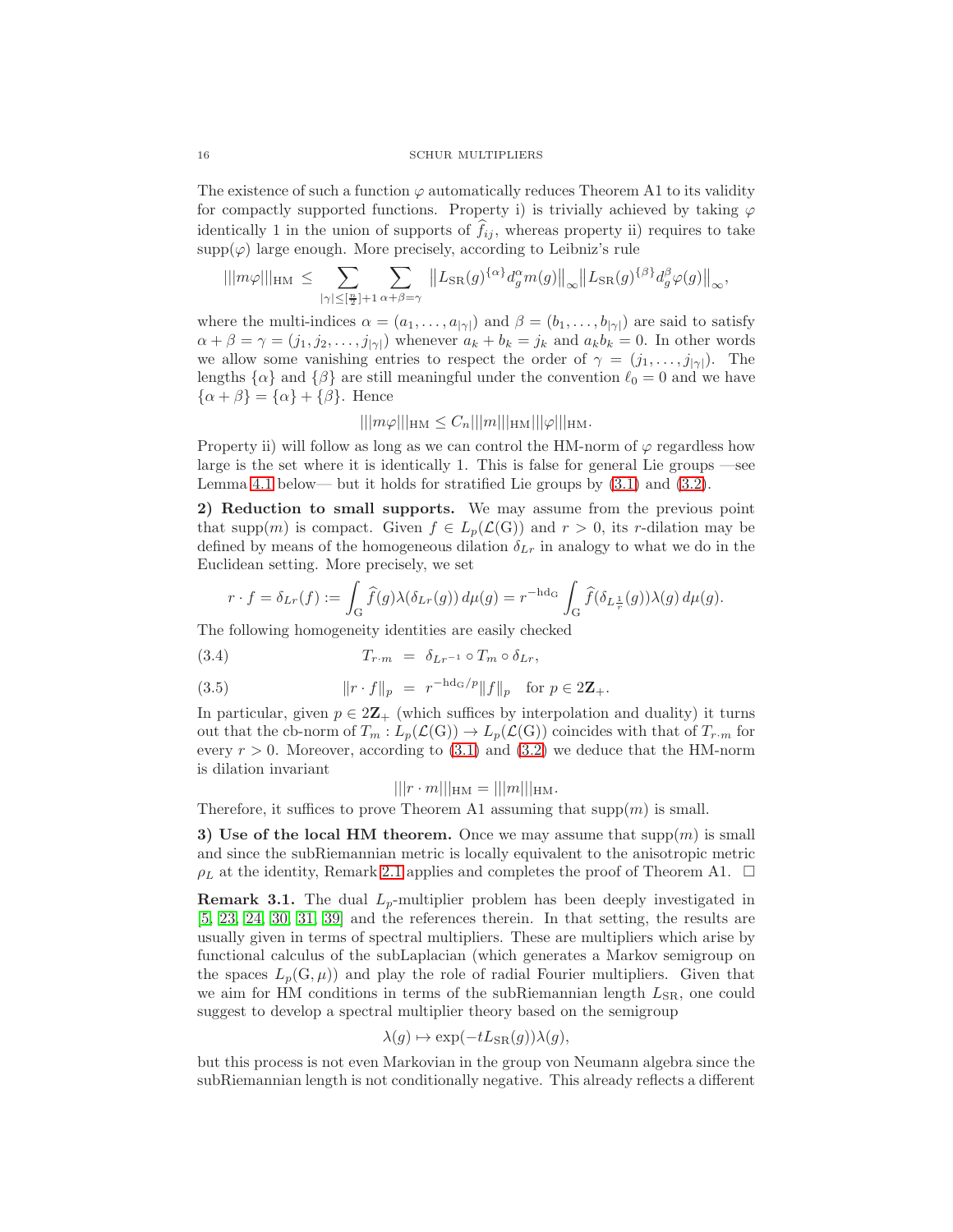behavior compared to Euclidean harmonic analysis. Alternatively, as pointed in the Introduction, we may approximate  $L_{SR}$  by conditionally negative lengths coming from infinite-dimensional cocycles, but the cocycle-based approach in [\[17,](#page-25-8) [18\]](#page-25-9) is inefficient in infinite dimensions. This led us to take a different approach and consider general Fourier multipliers rather than spectral multipliers. It is therefore natural to compare our results to those cited above in the dual setting. According to our analysis before the statement of Theorem A1 (derivatives along directions in the  $k$ -th stratum must be considered as  $k$ -th order derivatives), the best HM condition one could hope for should just include  $\gamma$ -differentiation with orders  $\{\gamma\}\leq [\frac{n}{2}]+1$ 

(3.6) 
$$
\sum_{\{\gamma\}\leq [\frac{n}{2}]+1} ||L_{SR}(g)^{\{\gamma\}} d_g^{\gamma} m(g)||_{\infty}.
$$

We may consider two other (stronger) assumptions:

- <span id="page-16-0"></span>i) Letting  $|\gamma| \leq [\frac{n}{2}] + 1$  as we do in Theorem A1,
- ii) Letting  $\{\gamma\} \leq \left[\frac{hd_G}{2}\right] + 1$  for the homogeneous dimension  $hd_G$ .

Note that neither of the above assumptions implies the other. The first assumption is better in the presence of many derivatives in low strata, while the converse applies for the second. One could say that assumption ii) is the analog in our context to the standard assumption in the dual setting where the differentiation order goes up to half the homogeneous dimension, while our assumption i) has no analog for spectral multipliers. Finally, the HM condition [\(3.6\)](#page-16-0) plays the role in this setting of a very well-known conjecture for many nilpotent Lie groups, which claims that homogeneous dimension  $hd_G$  in HM conditions can be pushed down to topological dimension n. We refer to  $[23]$  for more details. It is therefore interesting to decide whether or not condition ii) above or even  $(3.6)$  suffice for  $L_p$ -boundedness of Fourier multipliers on nilpotent Lie group algebras. A necessary condition for radial multipliers in line with [\[45,](#page-26-11) [46\]](#page-26-12) as provided in [\[35,](#page-26-0) Theorem B] could serve as an obstacle for both of these conditions to suffice.

We now introduce Riesz transforms in nilpotent Lie group algebras, which are apparently new in the literature. Pick  $\{X_{jk} : 1 \leq k \leq \dim W_j\}$  an orthonormal basis of the  $j$ -th stratum and define

$$
R_{jk} = T_{m_{jk}}
$$
 associated to  $m_{jk}(g) = \frac{\langle \log(g), X_{jk} \rangle}{\mathcal{L}_{SR}(g)^j}$ .

There are several lengths which are equivalent to the subRiemannian lengths  $L_{SR}$ , understood as the Carnot-Carath´eodory metric through horizontal geodesics. In this case, we shall use for convenience the following equivalent form for  $g = \exp(Z)$ 

$$
\mathcal{L}_{\text{SR}}(g) := \Big(\sum_{j=1}^r \sum_{k=1}^{\dim W_j} \big| \langle \mathbf{Z}, \mathbf{X}_{jk} \rangle \big| \frac{2m}{j} \Big)^{\frac{1}{2m}} \approx L_{\text{SR}}(g), \quad m = n \max\{\ell_j : 1 \le j \le n\}.
$$

We refer to [\[3,](#page-25-25) Chapter 2] for this and other forms of the subRiemannian metric.

Corollary 3.2 (Riesz transforms for stratified Lie groups). We have

$$
||R_{jk}: L_p(\mathcal{L}(G)) \to L_p(\mathcal{L}(G))||_{cb} \lesssim \frac{p^2}{p-1} \quad \text{for} \quad 1 < p < \infty.
$$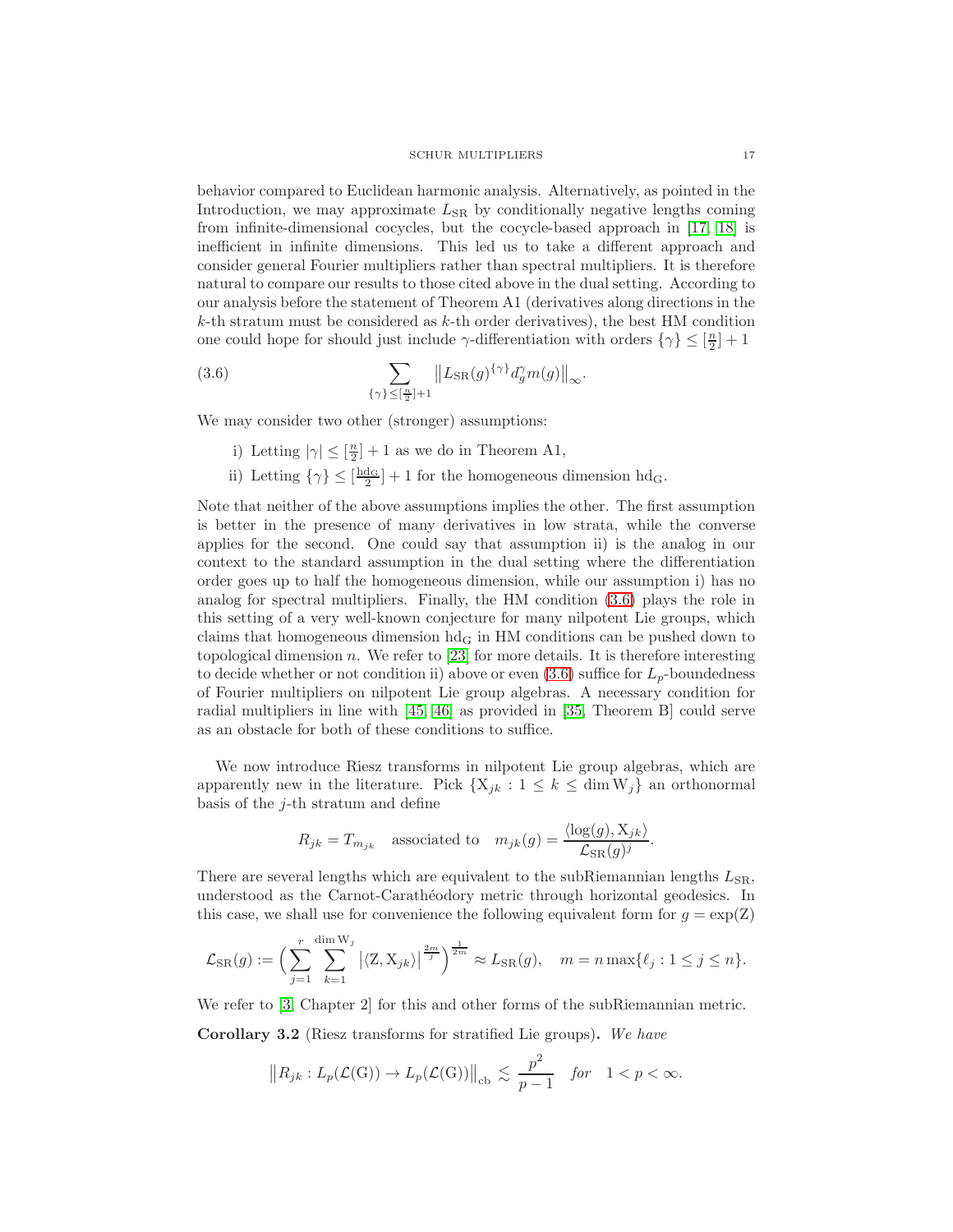**Proof.** If  $g = \exp(Z)$  with  $\langle Z, X_{jk} \rangle = z_{jk}$ 

$$
m_{j_0k_0}(\exp(Z)) = z_{j_0k_0} \left( \underbrace{\sum_{j,k} |z_{jk}|^{\frac{2m}{j}}}_{\Delta(Z)^{2m}} \right)^{-\frac{j_0}{2m}} =: \widetilde{m}_{j_0k_0}(Z).
$$

On the other hand,  $R_{j_0k_0}$  is homogeneous of degree 0 with respect to  $\delta_L$ . In particular, arguing as in the proof of Theorem A1, it suffices to verify the HM condition there in a small neighborhood of e. Then, following the proof of Theorem A, we may replace Lie derivatives in  $q$  by Euclidean derivatives in  $Z$  since identity  $(2.2)$  for  $y = 0$  can be locally inverted in a small neighborhood of  $x = 0$ , as it easily follows from the arguments there. Then it suffices to confirm

$$
\sum_{|\gamma|\leq [\frac{n}{2}]+1}\left\|\Delta(\mathbf{Z})^{\{\gamma\}}\partial_{z}^{\gamma}\widetilde{m}_{j_{0}k_{0}}(\mathbf{Z})\right\|_{\infty} < \infty.
$$

Given that  $m/\ell_j \geq n$ , this is straightforward and left to the reader.

**Remark 3.3.** We could define  $R_{jk}$  using the canonical subRiemann length  $L_{SR}$ instead. We expect that such operators also satisfy the hypotheses in Theorem A1.

Next, we give a Littlewood-Paley theorem for stratified Lie groups. Let G be a stratified Lie group with subRiemannian length  $L_{SR}$ . Consider the subRiemannian balls  $B_{SR}(R) = \{g \in G : L_{SR}(g) \leq R\}$  and construct a smooth  $\phi_L : G \to \mathbf{R}_+$  which is identically 1 in  $B_{SR}(1)$  and vanishes outside  $B_{SR}(2)$ . Then, the Littlewood-Paley partition of unity is defined in terms of the homogeneous dilations of G as follows

$$
\psi_{Lj}(g) = \psi_L(\delta_{L2^j}(g)) = (\phi_L(\delta_{L2^j}(g))^2 - \phi_L(\delta_{L2^{j+1}}(g))^2)^{\frac{1}{2}}.
$$

Corollary 3.4 (Littlewood-Paley theorem for stratified Lie groups). Let G be a n-dimensional stratified Lie group and let  $L = (\ell_1, \ell_2, \ldots, \ell_n)$  be its homogeneous dilation weights. Consider a Littlewood-Paley partition of unity  $\{\psi_{Lj} : j \in \mathbf{Z}\}\$ as above. Then, the following inequalities hold for  $1 < p < \infty$ :

i) If  $p \leq 2$  $||f||_{L_p(\mathcal{L}(\mathbf{G}))} \asymp_{\mathrm{cb}} \inf_{T_{\psi_{Lj}}(f)=A_j+B_j}$  $\begin{tabular}{|c|c|} \hline \quad \quad & \quad \quad & \quad \quad \\ \hline \quad \quad & \quad \quad & \quad \quad \\ \hline \quad \quad & \quad \quad \\ \hline \end{tabular}$  $(\nabla)$ j∈Z  $A_j A_j^* + B_j^* B_j \bigg)^{\frac{1}{2}} \Big\|_{L_p(\mathcal{L}(\mathrm{G}))}.$ ii) If  $p > 2$  $||f||_{L_p(\mathcal{L}(\mathrm{G}))} \asymp_{\mathrm{cb}} ||$  $(\nabla)$ j∈Z  $T_{\psi_{Lj}}(f)T_{\psi_{Lj}}(f)^* + T_{\psi_{Lj}}(f)^*T_{\psi_{Lj}}(f)\Big)^{\frac{1}{2}}\Big\|_{L_p(\mathcal{L}(\mathrm{G}))}.$ 

The constants in the cb-isomorphisms are comparable to  $p^2/(p-1)$  as  $p \to 1, \infty$ .

Proof. The terms on the right hand side are usually denoted in the literature as the  $L_p[RC_p]$ -norm of the sequence  $(T_{\psi_{L_j}}(f))_{j\in\mathbf{Z}}$ . The norm takes values in the operator spaces  $R_p + C_p$  or  $R_p \cap C_p$ , according to the value of p as above. By the noncommutative Khintchine inequality [\[22\]](#page-25-26), both mostright terms may be written as the  $\pm 1$  conditional expectation

$$
\mathbf{E}_{\varepsilon} \Big\| \sum_{j \in \mathbf{Z}} \varepsilon_j T_{\psi_{Lj}}(f) \Big\|_{L_p(\mathcal{L}(\mathbf{G}))} \leq_{\mathrm{cb}} C_p \mathbf{E}_{\varepsilon} \Big\| \Big\| \sum_{j \in \mathbf{Z}} \varepsilon_j \psi_{Lj} \Big\| \Big\|_{\mathrm{HM}} \|f\|_{L_p(\mathcal{L}(\mathbf{G}))}.
$$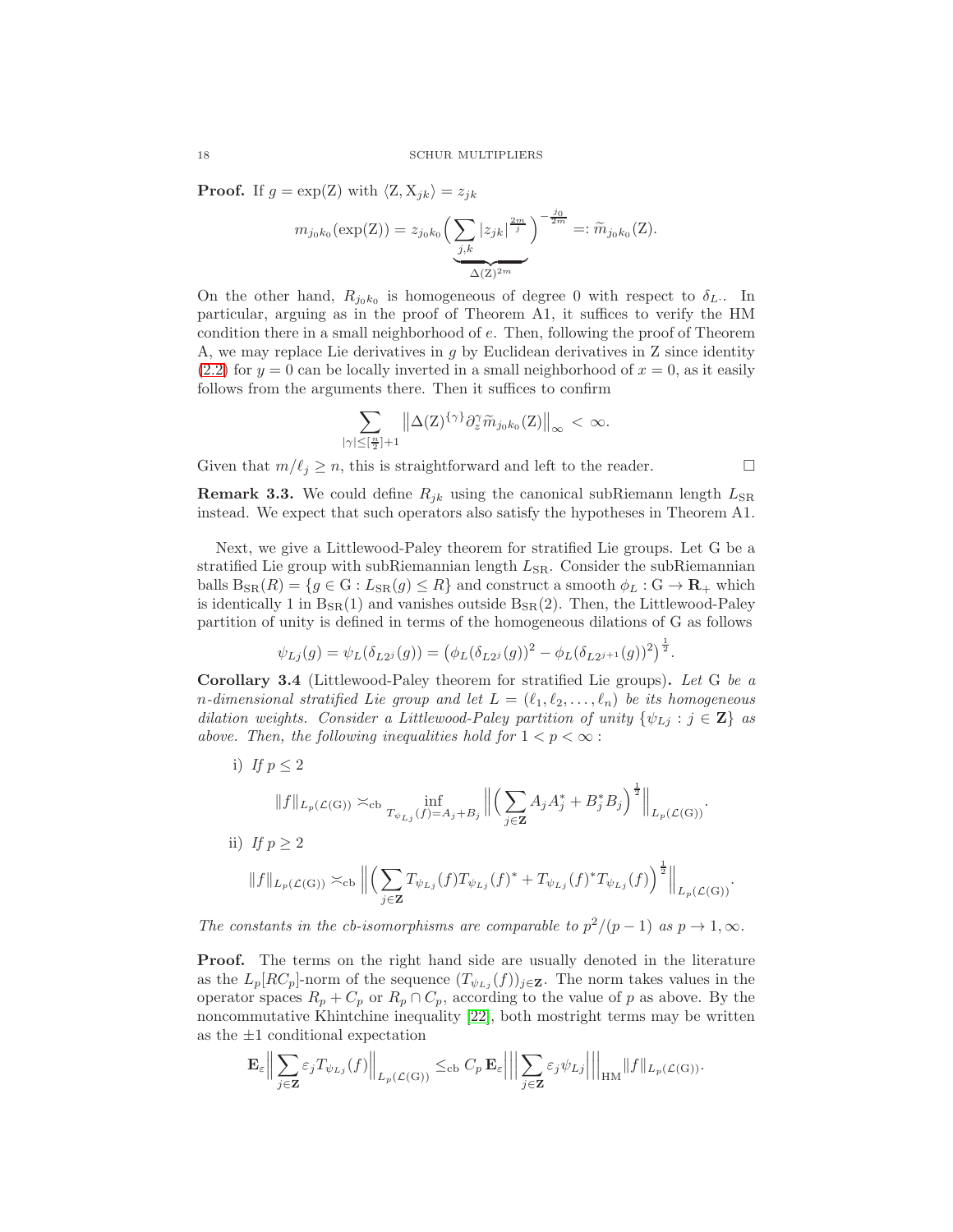The above inequality follows from Theorem A1 and

$$
\mathbf{E}_{\varepsilon} \Big|\Big|\Big|\sum_{j\in \mathbf{Z}}\varepsilon_j \Psi_j\Big|\Big|\Big|_{\rm HMS} \, \lesssim \, \sup_{j\in \mathbf{Z}}|||\Psi_j|||_{\rm HM} \, = \, |||\Psi|||_{\rm HM} \, < \, \infty
$$

by finite overlapping of  $\psi_{Lj}$ 's and dilation invariance of our HM condition. This proves the lower bounds in the statement. The upper bounds follow from the identity  $\sum_j \psi_{Lj}^2 \equiv 1$  a.e. and duality

$$
\|f\|_{L_p(\mathcal{L}(\mathcal{G}))} \, = \, \sup_{\|h\|_{L_{p'}}\le 1} \sum_{j\in\mathbf{Z}} \tau_{\mathcal{G}}\big(T_{\psi_{Lj}}(f)T_{\psi_{Lj}}(h)^*\big) \, \lesssim_{\mathrm{cb}} \, \big\| (T_{\psi_{Lj}}(f)) \big\|_{L_p[\mathrm{RC}_p]},
$$

using the well-known fact that  $L_p[RC_p]^* = L_{p'}[RC_{p'}]$ . The proof is complete.  $\square$ 

Remark 3.5. Our proof of Theorem A1 for nilpotent Lie groups illustrates why Hörmander-Mikhlin theorems are essentially local. This underlines the relevance of Theorem A in this context. Below, we give further evidence of this in the very different context of high rank simple Lie groups.

## <span id="page-18-0"></span>4. Simple Lie groups

<span id="page-18-1"></span>Consider a simple Lie group G. Define  $\tau_G = d_G/[\frac{1}{2}(\dim G + 1)]$ , where  $d_G$  was introduced in [\[25\]](#page-25-23) as a crucial parameter in the volume growth of Ad-balls up to a logarithmic factor

(4.1) 
$$
\mu\big\{g \in G : \|Ad_g\| \le R\big\} \sim_{\log R} R^{d_G}.
$$

If  $C$  is the convex hull of the weights of the adjoint representation, Maucourant proved in  $[25,$  Theorem 1.1] that  $d_G$  is the unique positive real number such that the sum of positive roots with multiplicities divided by  $d_G$  lies on the boundary of C. As  $\mathcal C$  is a cone and the weights of the adjoint representation are precisely the roots, we get

$$
\sum_{\alpha \in \Sigma_+} \dim(\mathfrak{g}_{\alpha}) \alpha \in \Big(\sum_{\alpha \in \Sigma_+} \dim(\mathfrak{g}_{\alpha})\Big) \mathcal{C}.
$$

In particular, since  $\mathfrak{g} = \bigoplus_{\alpha \in \Sigma \cup \{0\}} \mathfrak{g}_{\alpha}$  and  $\Sigma = \Sigma_+ \cup \Sigma_-,$  we obtain

$$
(4.2) d_G \le \sum_{\alpha \in \Sigma_+} \dim(\mathfrak{g}_{\alpha}) = \frac{\dim G - \dim \mathfrak{g}_0}{2} \quad \text{and} \quad \tau_G \le \frac{\dim G}{2[\frac{1}{2}(\dim G + 1)]} \le 1.
$$

Next, let  $\Phi : \mathbf{R}_{+} \to \mathbf{R}_{+}$  be a smooth function satisfying

$$
\Phi(x) \approx \begin{cases} x & \text{when } x < 1, \\ x^{\tau_G} & \text{when } x \to \infty. \end{cases}
$$

Then we set

$$
L_{\mathbf{G}}(g):=\Phi\big(\|\mathrm{Ad}_g-\mathrm{Ad}_e\|\big).
$$

Around the identity,  $L_G$  behaves like the weight  $g \mapsto ||Ad_g - Ad_e||$  which is known to be locally Euclidean. On the other hand, asymptotically we obtain the behavior

$$
L_G(g) \approx ||Ad_g||^{\tau_G}.
$$

This choice was already justified in [\[35\]](#page-26-0) for  $G = SL_n(\mathbf{R})$  and  $\tau_G = \frac{1}{2}$ .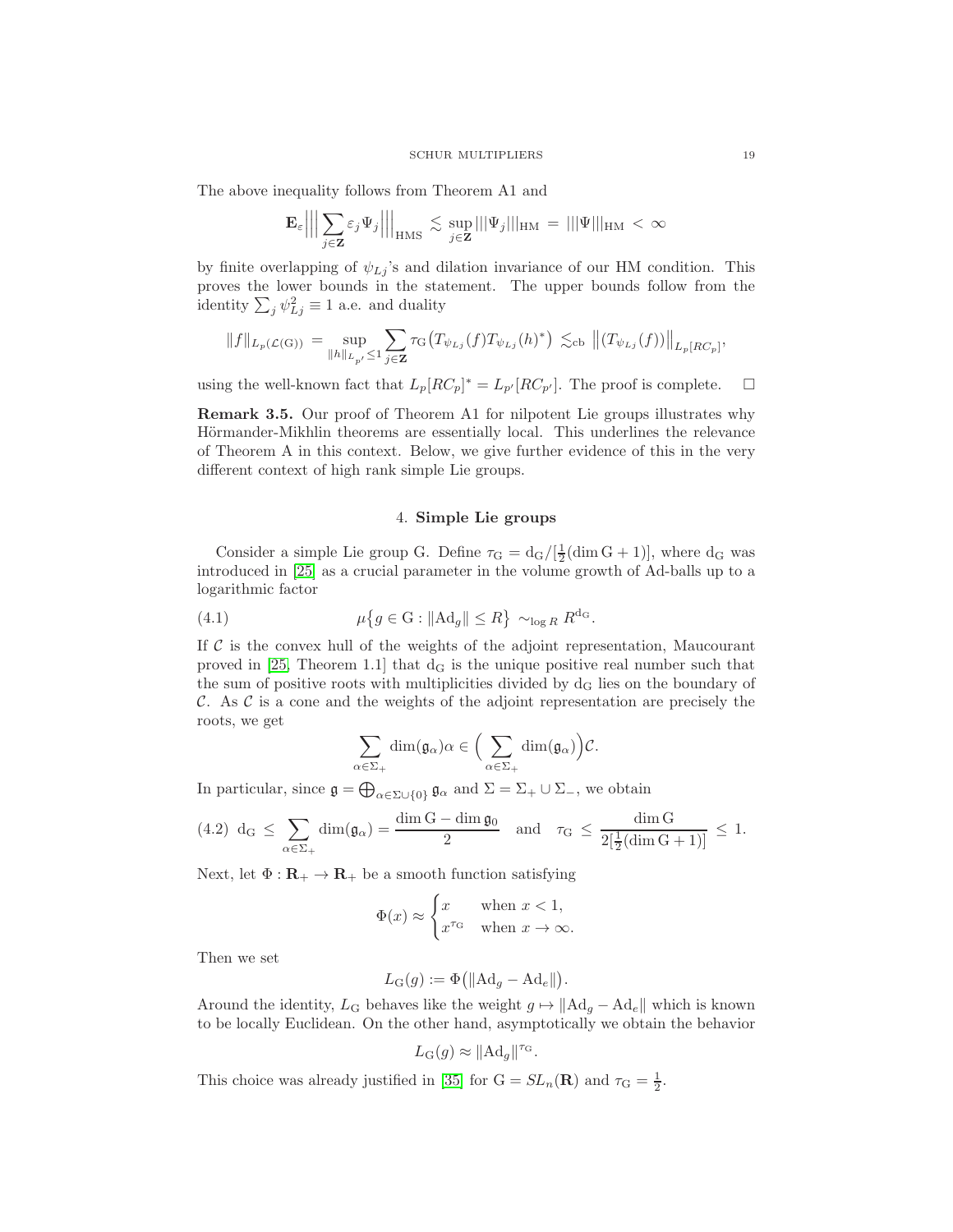<span id="page-19-0"></span>**Lemma 4.1.** Given  $\phi \in C^1(\mathbb{G} \setminus \{e\})$  and  $\beta > 1/\tau_{\mathbb{G}}$ 

$$
\sup_{\|X\|=1} L_G(g)^{\beta} \big|\partial_X \phi(g)\big| \ \leq \ 1 \ \Rightarrow \ L_G(g)^{\beta} \big|\phi(g) - \alpha\big| \leq C_{\beta} \quad \text{for some } \alpha \in \mathbf{C}.
$$

Here we write  $\partial_X$  to denote the left-invariant Lie derivative in the direction  $X \in \mathfrak{g}$ .

**Proof.** We claim that  $\phi - \alpha \in C_0(G)$  for some  $\alpha \in \mathbb{C}$ . This claim gives the statement. Indeed, according to the KAK decomposition, every  $g \in G$  factorizes as  $g = k_1 k_2 k_2^{-1} \exp(Z) k_2 = k \exp(sX)$  for some vector Z in the Cartan algebra, some unit vector  $X \in \mathfrak{g}$  and some  $k \in K$ . By assumption, we obtain

$$
|\phi(g) - \alpha| = \Big| \sum_{k \ge 1} \phi(g \exp((k-1)X)) - \phi(g \exp(kX)) \Big|
$$
  
= 
$$
\Big| \sum_{k \ge 1} \partial_X \phi(g \exp(s_k X)) \Big| \le \sum_{k \ge 1} L_G \big(k \exp((s+s_k)X)\big)^{-\beta}
$$

for some  $s_k \in (k-1,k)$ . Moreover, we have  $\text{Ad}_{\exp Z} = \exp(\text{ad}_Z)$  and

$$
||Ad_g|| = \exp ||Z||
$$
 for  $g = k_1 \exp(Z) k_2$  and  $||Z|| = \max_{\alpha \in \Sigma} \alpha(Z)$ .

In particular, K-biinvariance of the map  $g \mapsto ||Ad_g||^{r_G}$  and  $sX = Ad_{k_2}(Z)$  give

$$
|\phi(g) - \alpha| \le \sum_{k \ge 1} L_G \left( \exp\left(\frac{s + s_k}{s} Z\right) \right)^{-\beta} \approx \sum_{k \ge 1} e^{-\beta \tau_G(s + s_k)} \lesssim L_G(g)^{-\beta}
$$

.

Let us now justify the claim. Using once more  $g = k_1 \exp(Z) k_2$  and the surjectivity of the exponential map onto K, we get that  $k_j = \exp(A_j)$  for some  $A_j \in \mathfrak{k}$  with  $||A_j|| \leq 2\pi$ . Under this factorization, we have  $L_G(g) = \exp(\tau_G||Z||)$  and we conclude that

<span id="page-19-1"></span>(4.3) 
$$
\left| \phi \left( \exp(A_1) \exp(Z) \exp(A_2) \right) - \phi \left( \exp(A_1) \exp(Z) \right) \right|
$$
  

$$
= ||A_2|| \left| \partial_{\frac{A_2}{\|\Lambda_2\|}} \phi \left( \exp(A_1) \exp(Z) \exp(rA_2) \right) \right| \leq 2\pi \exp(-\beta \tau_G ||Z||)
$$

for some  $0 < r < 1$ . Similarly, let us note that  $\exp(A_1) \exp(Z) = \exp(Z) w$  for  $w = \exp(-Z) \exp(A_1) \exp(Z) = \exp(Y)$  where  $Y = \exp(-Z)A_1 \exp(Z)$  belongs to g. Therefore, the following identity holds for some  $r \in (0,1)$ 

(4.4) 
$$
\left| \phi\big(\exp(A_1)\exp(Z)\big) - \phi\big(\exp(Z)\big) \right| = \|Y\| \left| \partial_{\frac{Y}{\|Y\|}} \phi\big(\exp(Z)\exp(rY)\big) \right|.
$$

Since  $||Y|| = ||Ad_{exp Z}(A_1)|| = ||exp(ad_Z(A_1))|| \leq 2\pi exp ||Z||$  and

<span id="page-19-2"></span>
$$
L_G(\exp(Z)\exp(rY)) = L_G(\exp(rA_1)\exp(Z)) = \exp(\tau_G ||Z||),
$$

the above quantity is bounded by  $2\pi \exp(-(\beta \tau_{G} - 1)||Z||)$ , which decreases to 0 for any  $\beta > 1/\tau_G$  as  $Z \to \infty$ . According to [\(4.3\)](#page-19-1) and [\(4.4\)](#page-19-2), it suffices to prove that  $\phi - \alpha \in \mathcal{C}_0$  when restricted to elements  $g = \exp Z$  in the abelian part of the KAK decomposition. To prove it, consider the Euclidean function  $\rho(Z) = \phi(\exp Z)$  and fix U in the Cartan algebra. Then

$$
\langle \nabla \rho(Z), U \rangle = \lim_{s \to 0} \frac{\rho(Z + sU) - \rho(Z)}{s}
$$
  
= 
$$
\lim_{s \to 0} \frac{\phi(\exp(Z) \exp(sU)) - \phi(\exp(Z))}{s} = \partial_U \phi(\exp(Z)).
$$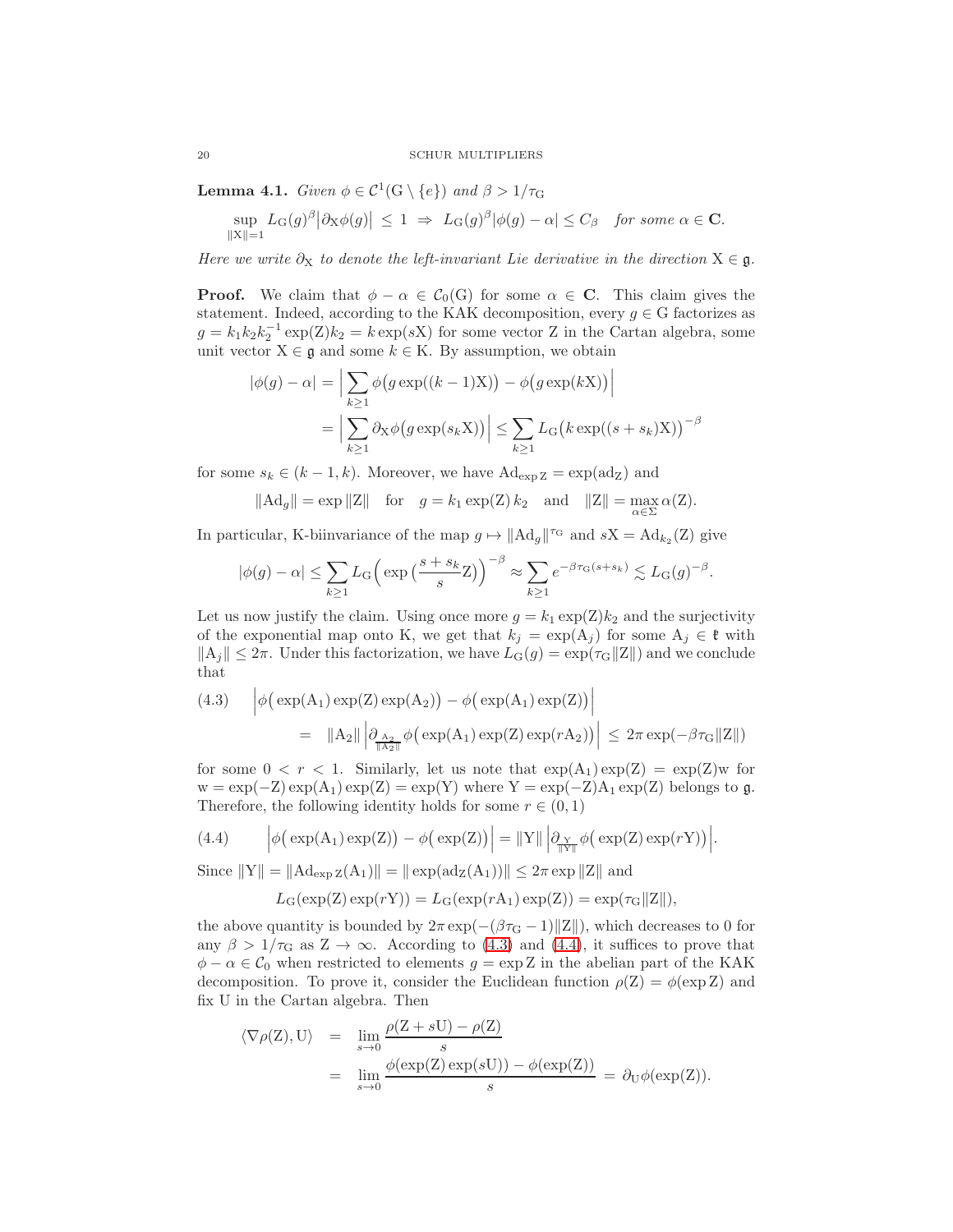In particular, the Euclidean function  $\rho$  satisfies

$$
\sup_{\|U\|=1} |\langle \nabla \rho(Z), U \rangle| \leq \sup_{\|X\|=1} |\partial_X \phi(\exp(Z))| \leq L_G(\exp(Z))^{-\beta} \leq \exp(-\beta \tau_G \|Z\|).
$$

This readily implies that  $\rho$  has a limit  $\alpha$  at infinity and the same holds for  $\phi$ .  $\Box$ 

**Proof of Theorem A2.** Since  $L<sub>G</sub>$  is locally Euclidean around the identity, we know from Theorem A that the statement holds for Fourier symbols  $m$  with small enough support. Of course, by a simple cut and paste argument, the same can be said for symbols m supported in a given compact set  $\Sigma$ , as long as we admit that the cb-norm of  $T_m$  could depend on  $\Sigma$  and  $p$ . To justify the general statement, let  $\Gamma$  be a cocompact lattice in G with fundamental domain  $\Delta$  containing the identity e in its interior. Consider a relatively compact neighborhood of the identity  $\Omega$ containing the closure of  $\Delta$  and satisfying that e does not lie in the interior of  $\gamma\Omega$ for any  $\gamma \neq e$ . Given  $\phi \in C_c^{\infty}(\mathbb{G})_+$  supported in  $\Omega$  and identically 1 over  $\Delta$ , define

$$
\Phi_{\gamma}(g) = \frac{\phi(\gamma g)^2}{\sum_{\rho \in \Gamma} \phi(\rho g)^2} \quad \text{for each} \quad \gamma \in \Gamma.
$$

The  $\Phi_{\gamma}$ 's form a smooth partition of unity in G. Decompose

$$
m = \sum_{\gamma} \Phi_{\gamma}^{\frac{1}{2}} m_{\gamma} \text{ where we take } m_{\gamma} = \Phi_{\gamma}^{\frac{1}{2}} m.
$$

Note that the Fourier multipliers associated to the symbols  $\sqrt{\Phi_{\gamma}}$  are completely bounded in  $L_1(\mathcal{L}(G))$  (with the same cb-norm) and completely contractive in  $L_2(\mathcal{L}(G))$ . Consider the linear map

$$
\Lambda: \ell_p(\Gamma; L_p(\mathcal{L}(G))) \to L_p(\mathcal{L}(G)) \quad \text{with} \quad \Lambda((f_\gamma)_{\gamma \in \Gamma}) = \sum_{\gamma} T_{\sqrt{\Phi_{\gamma}}}(f_\gamma).
$$

The cb-boundedness of  $\Lambda$  for  $p = 1$  follows from the triangle inequality and the (uniform)  $L_1$  cb-boundedness of the Fourier multipliers in the above sum. On the other hand, the cb-boundedness for  $p = 2$  follows from Plancherel theorem (use that  $\Omega$  intersects finitely many cells  $\gamma\Delta$ ) and the complete contractivity in  $L_2$  of the same family of Fourier multipliers. In particular, by complex interpolation  $\Lambda$  is cb-bounded as well for  $1 < p < 2$ . Since  $T_m(f) = \Lambda((T_{m_\gamma}(f))_{\gamma})$ , we get

$$
||T_m: L_p(\mathcal{L}(G)) \to L_p(\mathcal{L}(G))||_{cb} \leq C \Big(\sum_{\gamma \in \Gamma} ||T_{m_{\gamma}}: L_p(\mathcal{L}(G)) \to L_p(\mathcal{L}(G))||_{cb}^p\Big)^{\frac{1}{p}}.
$$

Conjugating with the translation by  $\gamma$ , we may replace  $m_{\gamma}$  by its left translate  $M_{\gamma}(g) = m(\gamma^{-1}g)\sqrt{\Phi_e(g)}$ . Then, the local behavior above yields for  $\sigma = \left[\frac{n}{2}\right] + 1$ 

<span id="page-20-0"></span>
$$
(4.5) \quad ||T_m||_{cb(L_p)}^p \le C_p \sum_{|\beta| \le \sigma} \sum_{\gamma \in \Gamma} \sup_{g \in \Omega} L_G(g)^{p|\beta|} |d_g^{\beta} M_{\gamma}(g)|^p
$$

$$
\lesssim C_p \sum_{|\beta| \le \sigma} \Big( \sup_{g \in \Omega} L_G(g)^{p|\beta|} |d_g^{\beta} M_e(g)|^p + \sum_{\gamma \ne e} \sup_{g \in \Omega} |d_g^{\beta} M_{\gamma}(g)|^p \Big).
$$

Next, Leibniz rule and left-invariance of Lie differentiation give

$$
\left|d_g^{\beta} M_{\gamma}(g)\right| \leq \sum_{\rho \leq \beta} \left|d_g^{\rho} m(\gamma^{-1}g) d_g^{\beta-\rho} \sqrt{\Phi_e}(g)\right| \lesssim \sum_{\rho \leq \beta} \left|d_g^{\rho} m(\gamma^{-1}g)\right|.
$$

According to the HM condition imposed in Theorem A2, this shows that the e-term in the upper bound for  $(4.5)$  is controlled by the HM-norm of m. Moreover, since e does not lie in the interior of  $\gamma\Omega$  for any  $\gamma \neq e$ , a similar bound applies for the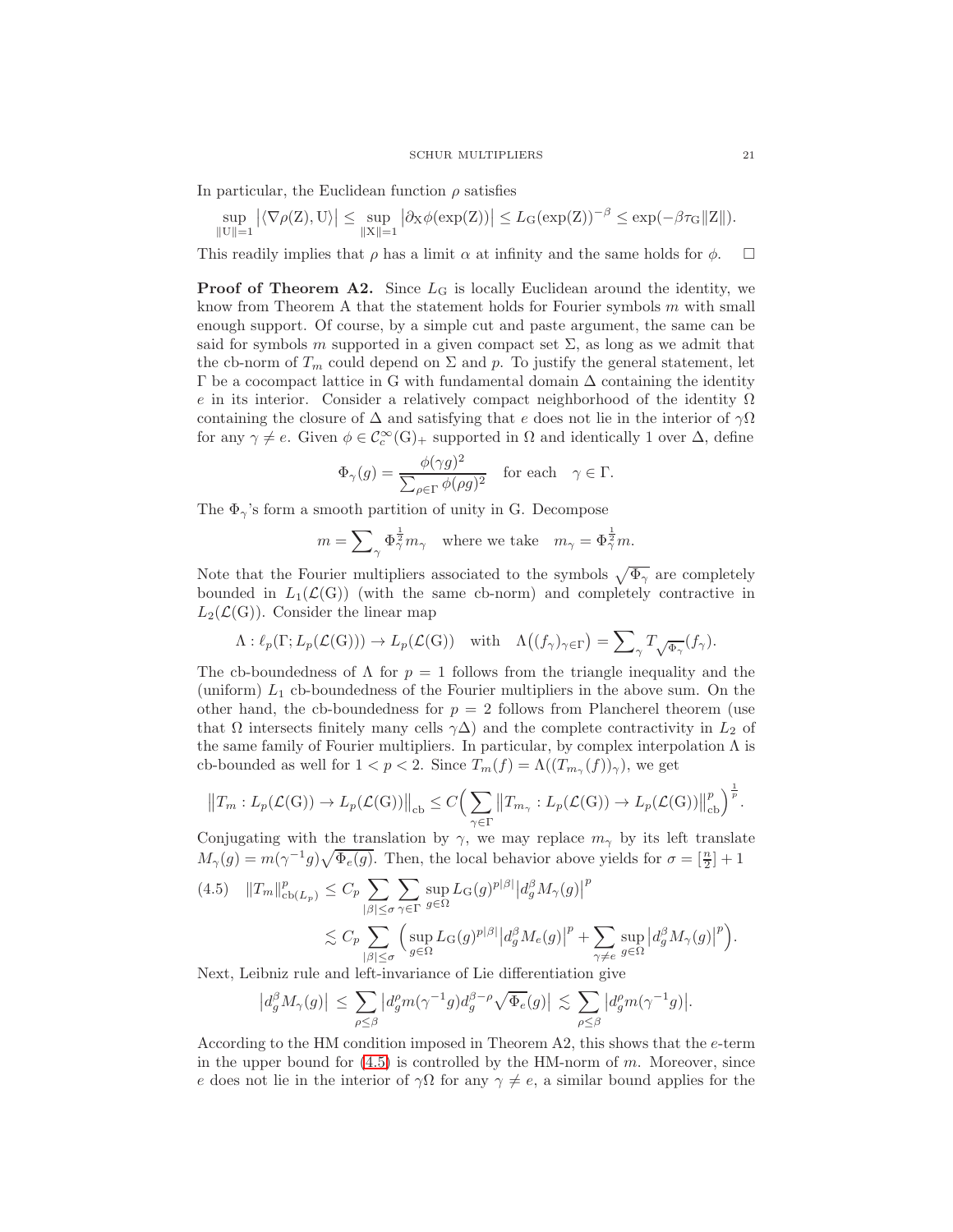other  $\gamma$ -terms, but this is not enough to bound the whole sum. At this point we use Lemma [4.1.](#page-19-0) In other words, according to it and the statement, every Lie derivative of m with order  $|\beta| \leq \sigma$  decays asymptotically as  $L_G^{-\sigma}$ . Here is the point where we use the assumption  $n \geq 2/\tau_{\rm G}$ , to ensure that  $\left[\frac{n}{2}\right] + 1 > 1/\tau_{\rm G}$ . This implies in turn

$$
\sum_{\gamma \neq e} \sup_{g \in \Omega} \left| d_g^{\beta} M_{\gamma}(g) \right|^p \leq \sum_{\gamma \neq e} \sup_{g \in \Omega} \left( \sum_{\rho \leq \beta} \left| d_g^{\rho} m(\gamma^{-1} g) \right| \right)^p
$$
  

$$
\leq \sum_{\gamma \neq e} L_{\mathcal{G}}(\gamma)^{-\sigma p} \approx \sum_{\gamma \neq e} ||\mathcal{A} \mathcal{d}_{\gamma}||^{-\sigma \tau \mathcal{G}p}
$$
  

$$
= \sum_{\gamma \neq e} ||\mathcal{A} \mathcal{d}_{\gamma}||^{-\text{d}_{\mathcal{G}}p(\left[\frac{n}{2}\right]+1/\left[\frac{n+1}{2}\right])} \leq \sum_{\gamma \neq e} ||\mathcal{A} \mathcal{d}_{\gamma}||^{-\text{d}_{\mathcal{G}}p}.
$$

Next, we know from [\(4.1\)](#page-18-0) that the volume of Ad-balls of radius R in G grows as  $R^{d_G}$ up to a logarithmic factor. Thus, summing in dyadic Ad-coronas we see that  $d_G$  is the critical integrability index for  $g \mapsto ||Ad_g||$  in  $L_1(G)$ . Since  $p > 1$ , the exponent  $d_{\mathbf{G}} p$  is the critical index and the sum above is bounded by a finite constant  $C_p$ .  $\Box$ 

<span id="page-21-0"></span>**Remark 4.2.** Note that  $\left[\frac{n}{2}\right]+1=\left[\frac{n+1}{2}\right]$  for odd  $n=\dim G$ . In particular, the presence of  $p > 1$  is necessary in our argument. The proof in [\[35\]](#page-26-0) for  $G = SL_n(\mathbf{R})$ was simpler (only the triangle inequality is needed) since the HM condition there imposed derivatives up to order  $[n^2/2]+1$  with  $\dim SL_n(\mathbf{R}) = n^2 - 1$ . However it looks there is no more room for improvement in Theorem A2. It is intriguing that this "cut and paste" argument stops working precisely below the optimal HM condition, since derivatives up to  $\dim G/2$  would give an exponent below the critical index. Is the asymptotic behavior in Theorem A2 optimal?

## 5. Other groups

<span id="page-21-1"></span>Fourier and Schur multipliers over general locally compact groups do require an additional insight to face the lack of a standard differential structure. The authors in [\[17,](#page-25-8) [18\]](#page-25-9) introduced a broader interpretation of tangent space. If  $\beta : G \to \mathbb{R}^n$  is a finite-dimensional orthogonal cocycle and  $m: G \to \mathbf{C}$  satisfies the lifting identities  $m(g) = \widetilde{m} \circ \beta(g) = m' \circ \beta(g^{-1})$ , the main discovery was that a Hörmander-Mikhlin theory in group von Neumann algebras is possible in terms of the  $\beta$ -lifted symbols for unimodular groups

<span id="page-21-2"></span>
$$
(\mathrm{HM}_{\beta}) \ \left\| T_m \colon L_p(\mathcal{L}(\mathrm{G})) \to L_p(\mathcal{L}(\mathrm{G})) \right\|_{\mathrm{cb}} \lesssim C_p \sum_{|\gamma| \leq \lfloor \frac{n}{2} \rfloor + 1} \left\| |\cdot|^{\left|\gamma\right|} \left\{ \left| \partial_{\xi}^{\gamma} \widetilde{m} \right| + \left| \partial_{\xi}^{\gamma} m' \right| \right\} \right\|_{\infty}.
$$

Now we generalize  $(HM_\beta)$  to nonorthogonal cocycles and nonunimodular groups.

<span id="page-21-3"></span>**Corollary 5.1** (Herz-Schur multipliers). Let  $M(g, h) = m(gh^{-1})$  be a Herz-Schur multiplier and assume  $m(g) = \widetilde{m}(\beta(g)) = m'(\beta(g^{-1}))$  for some cocycle  $\beta$  associated<br>the continuous suitable with some  $\beta$  and  $\mathbb{R}^n$ . Then the following estimate to a (not necessarily orthogonal) action  $\alpha : G \cap \mathbb{R}^n$ . Then, the following estimate holds for  $1 < p < \infty$ 

$$
\begin{split} \left\|S_M: S_p(\mathbf{G}) \to S_p(\mathbf{G})\right\|_{\text{cb}} \\ &\leq \left.\frac{p^2}{p-1} \sup_{g \in \mathbf{G}} \sum_{|\gamma| \leq \left[\frac{n}{2}\right]+1} \left\| |\xi|^{|\gamma|} \left\{ \left|\partial_{\xi}^{\gamma} (\tilde{m} \circ \alpha_g)(\xi) \right| + \left|\partial_{\xi}^{\gamma} (m' \circ \alpha_g)(\xi) \right| \right\} \right\|_{\infty}. \end{split}
$$

Moreover, if the action  $\alpha$  is orthogonal we may remove  $\alpha_g$  from the above condition.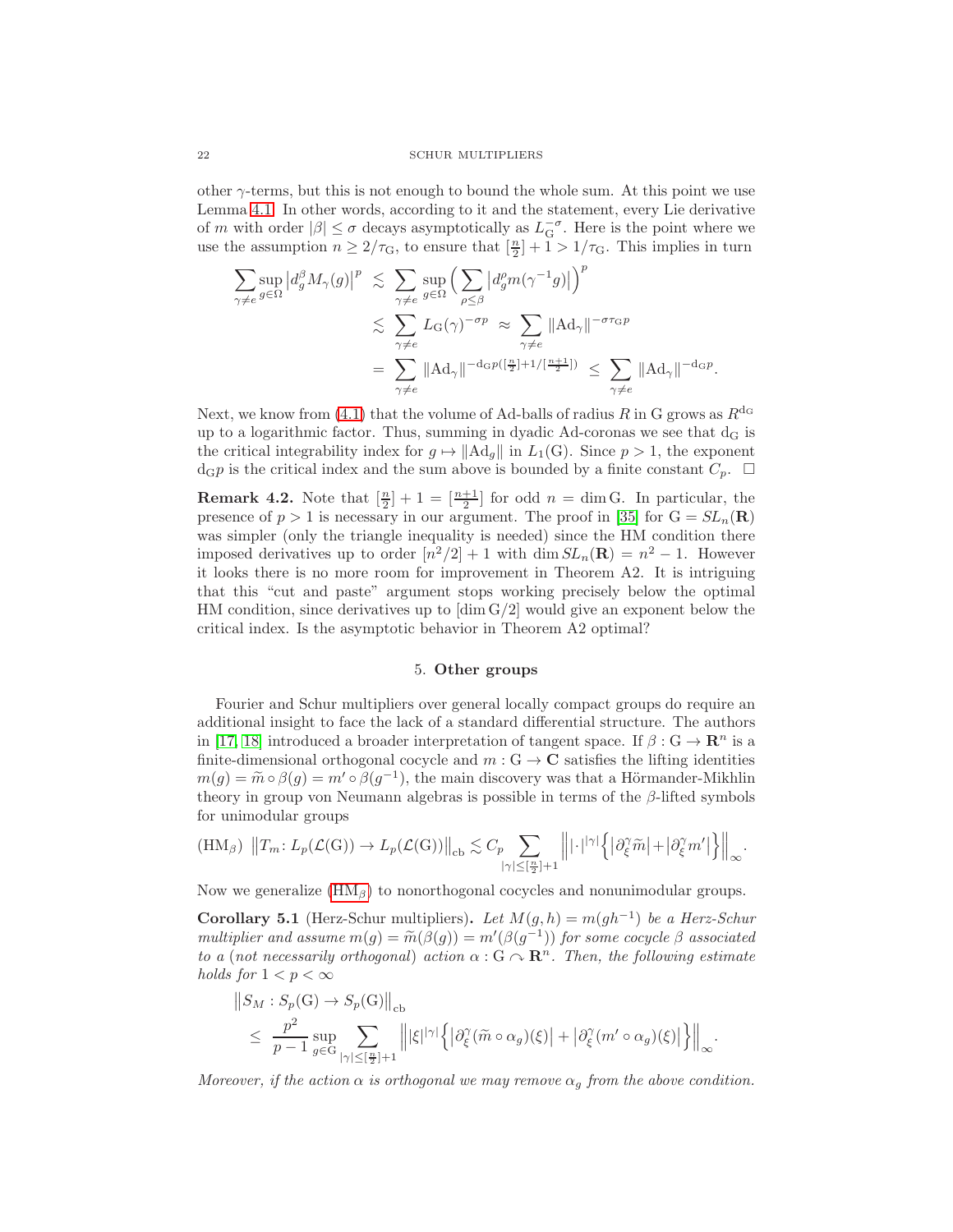Proof. Set

$$
M_{r\beta}(\xi, h) = m'(\alpha_h(\xi))
$$
 and  $M_{c\beta}(g, \xi) = \widetilde{m}(\alpha_g(\xi)).$ 

By [\(1.1\)](#page-6-0) we get  $M_{r\beta}(\beta(g^{-1}) - \beta(h^{-1}), h) = M(g, h) = M_{c\beta}(g, \beta(h^{-1}) - \beta(g^{-1})).$ Then, the statement follows from Theorem [1.1](#page-6-2) for  $\sigma = [\frac{n}{2}] + 1$ , see Remark [1.2.](#page-10-2)  $\Box$ 

According to Fourier-Schur transference [\(A.1\)](#page-22-0), Corollary [5.1](#page-21-3) recovers the Fourier multiplier theorem  $(HM_\beta)$  for amenable groups. Moreover, by local transference in Appendix A, the same holds for compactly supported multipliers on nonamenable groups. In addition, unlike in [\[17,](#page-25-8) [18\]](#page-25-9) our approach gives similar results for Schur multipliers in nonunimodular groups.

On the other hand, it is tempting to use Corollary [5.1](#page-21-3) for the standard cocycle  $\beta(g) = g - e$  in  $SL_n(\mathbf{R})$  associated to the nonorthogonal action  $\alpha_g(A) = g \cdot A$  for any  $n \times n$  matrix  $A \in S_2^n$ , as it was used in [\[35\]](#page-26-0). However the condition in Corollary [5.1](#page-21-3) becomes void in this case, since the supremum in  $g \in SL_n(\mathbf{R})$  turns out to be unbounded. This was expectable, since otherwise Theorem [1.1](#page-6-2) would get in conflict with the rigidity results from [\[20,](#page-25-6) [35\]](#page-26-0). Finally, our proof also yields an anisotropic form of Corollary [5.1](#page-21-3) which we do not formulate.

### Appendix A – Local transference

Given a unimodular group G and a symbol  $m: G \to \mathbb{C}$ , consider its Fourier and Herz-Schur multipliers on the group and matrix algebras associated to G. In other words, we formally have

$$
T_m(\lambda(g)) = m(g)\lambda(g),
$$
  

$$
S_m(A) = (m(gh^{-1})A_{gh}).
$$

Finding accurate conditions on the symbol  $m$  which ensure  $L_p$ -boundedness of these multipliers is a rather difficult problem. It is known from  $\left[4, 33\right]$  that both problems coincide for amenable groups. More precisely, if  $S_p(G)$  and  $L_p(\mathcal{L}(G))$  stand for the natural noncommutative  $L_p$  spaces on these algebras, we get

<span id="page-22-0"></span>(A.1) 
$$
\|S_m : S_p(G) \to S_p(G)\|_{cb} = \|T_m : L_p(\mathcal{L}(G)) \to L_p(\mathcal{L}(G))\|_{cb}
$$

for G amenable. The upper bound holds for nonamenable groups as well. The reverse inequality remains open. Nevertheless, a local form of it was recently proved in [\[35,](#page-26-0) Theorem 1.4] up to a constant measuring the amenability distortion.

Local transference. Let G be a locally compact unimodular group. Consider a relatively compact neighborhood of the identity  $\Omega$  and any open set  $\Sigma$  in G containing the closure of  $\Omega$ . Let  $m: G \to \mathbf{C}$  be a bounded symbol supported in  $\Omega$ . Then, the following inequality holds for any  $p \in 2\mathbb{Z}_+$ 

$$
||T_m: L_p(\mathcal{L}(G)) \to L_p(\mathcal{L}(G))||_{cb} \leq C_{\Omega, \Sigma, p} ||S_m: S_p(L_2(\Sigma)) \to S_p(L_2(\Sigma))||_{cb}.
$$

Moreover, we may put  $C_{\Omega,\Sigma,p} \leq 2$  for  $\Omega$  small enough according to the value of p.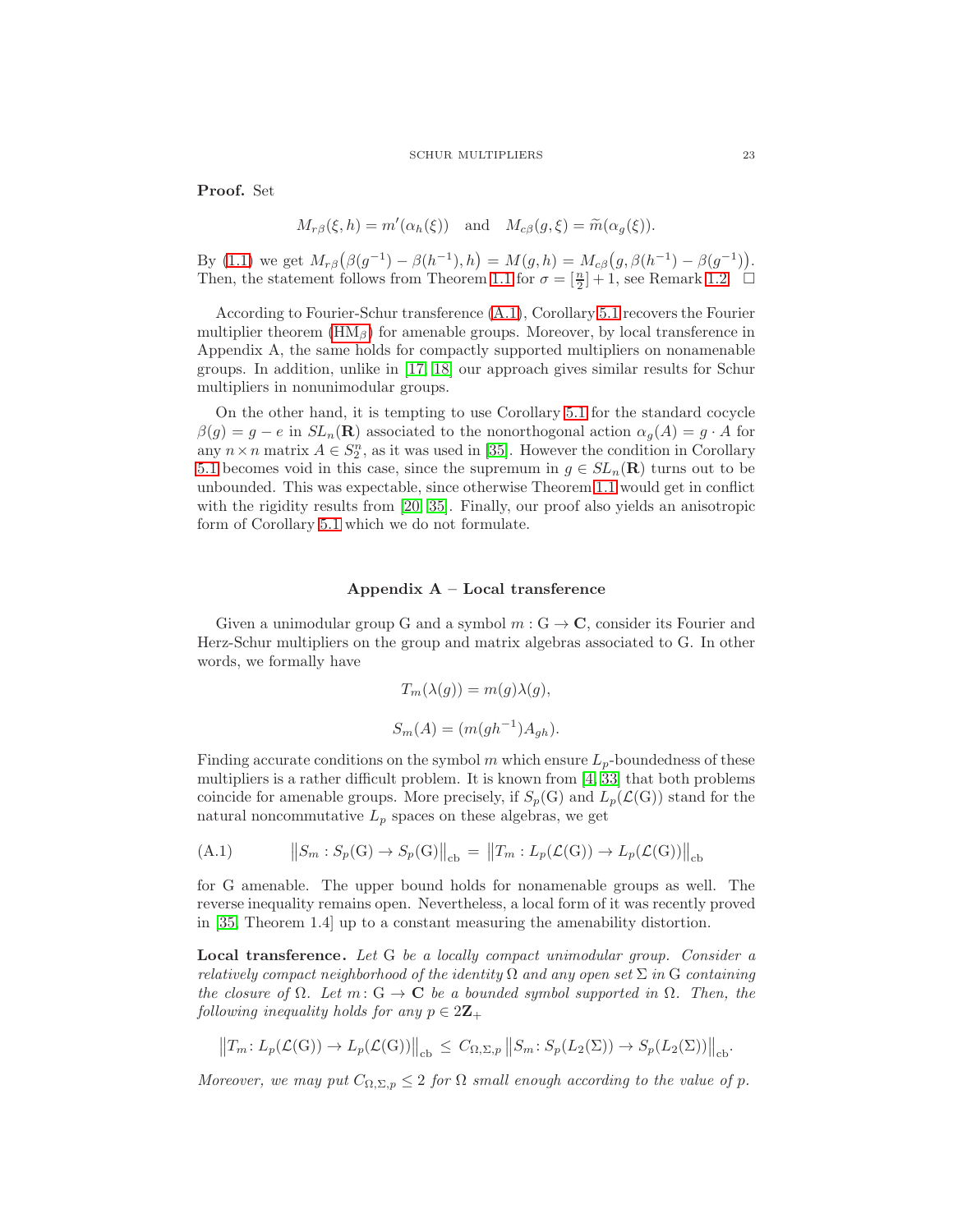## Appendix B – Anisotropic BMO spaces

In the proof of Theorem [1.1,](#page-6-2) we left unproved the interpolation cb-isomorphism  $(1.2)$  between BMO<sub>Lβ</sub> and Schatten p-classes. Unlike in [\[7\]](#page-25-13), we have no semigroup BMO alternative due to the presence of the anisotropy  $L$ . The proof is similar to [\[7,](#page-25-13) Theorem 1.1], which do holds in the anisotropic case as well.

**B1)** BMO<sub>LRG</sub> interpolates with  $L_p(\mathcal{R}_G)$ . The Lebesgue measure of anisotropic  $\rho_L$ -balls of radius  $r > 0$  is comparable to  $r^{n\ell}$  for  $\ell = \frac{1}{n} \sum_j \ell_j$ . The Euclidean space with this metric and measure is a homogeneous space, and so we have  $L_{\infty}(\mathcal{R}_{G}) \subset BMO_{LRG} \subset BMO_{\Delta}$ , where  $BMO_{\Delta}$  is the operator-valued dyadic BMO space associated to the (regular) dyadic lattice of Christ. The proof of the display above is the same as in [\[26\]](#page-25-28) where it was also proved that  $BMO_{\Delta}$  interpolates with the  $L_p$ -scale. It turns out that BMO<sub>LR<sub>G</sub></sub> interpolates with  $L_p(\mathcal{R}_G)$  in the expected form and we get a complete isomorphism

$$
[BMO_{L\mathcal{R}_G}, L_2(\mathcal{R}_G)]_{\frac{2}{p}} \simeq_{\mathrm{cb}} L_p(\mathcal{R}_G).
$$

**B2**) BMO<sub>Lβ</sub> interpolates with  $S_p^{\circ}(\mathcal{G})$ . The inclusion

$$
S_p^{\circ}(\mathcal{G}) \simeq \left[ S_{\infty}^{\circ}(\mathcal{G}), S_2^{\circ}(\mathcal{G}) \right]_{\frac{2}{p}} \subset \left[ \text{BMO}_{L\beta}, S_2^{\circ}(\mathcal{G}) \right]_{\frac{2}{p}}
$$

is clear since (as we already proved) the spaces  $S_p^{\circ}(\mathcal{G})$  are completely complemented in  $S_p(G)$ . Therefore, it suffices to prove that there exists an absolute constant  $c_p \approx p$ such that the following inequality holds for any A in the interpolation bracket above

(B.1) 
$$
||A||_{S_p(G)} \le c_p ||A||_{X_p(G)}
$$
 for  $X_p(G) = [BMO_{L\beta}, S_2^{\circ}(G)]_{\frac{2}{p}}$ .

#### B2.1) Auxiliary interpolation. Define

$$
g_p(x) = \exp(-p|x|^2)
$$
 and  $\gamma_p(x) = g_p(x)/||g_1||_p^p$ .

Let  $\mathcal{R}_{\mathbf{G}p} = L_{\infty}(\mathbf{R}^n, \gamma_p) \bar{\otimes} S_{\infty}(\mathbf{G})$  and consider the Banach spaces

$$
\Lambda_p := \left\{ f \in L_p(\mathcal{R}_{\mathrm{G}p}) : ||f||_{\Lambda_p} = \frac{||g_1 f||_{L_p(\mathcal{R}_{\mathrm{G}})}}{||g_1||_2^{2/p}} < \infty \right\},\
$$
  

$$
\text{BMO}_{\Lambda} := \left\{ f \in \text{BMO}_{L\mathcal{R}_{\mathrm{G}}} : ||f||_{\text{BMO}_{\Lambda}} = ||g_1 f||_{\text{BMO}_{L\mathcal{R}_{\mathrm{G}}}} < \infty \right\}.
$$

Here we refer to [\[7\]](#page-25-13) for a careful explanation of why these are Banach spaces and for the canonical operator space structure on them. Then, it easily follows from the complex method that

$$
\left[\text{BMO}_{\Lambda}, \Lambda_2\right]_{\frac{2}{p}} \simeq_{\text{cb}} \Lambda_p \quad \text{with constant} \approx p
$$

since, up to a rescaling constant, we use the same density at both sides. We note in addition that  $\Lambda_p \simeq_{cb} L_p(\mathcal{R}_{G_p})$ . In other words,  $\Lambda_p$  is cb-isomorphic to a Gaussian probability  $L_p$ -space since

$$
||f||^p_{\Lambda_p} = \frac{||g_1 f||^p_{L_p(\mathcal{R}_{\mathrm{G}})}}{||g_1||^2_2} = \frac{||g_p||_1}{||g_1||^2_2} \frac{||g^{\frac{1}{p}}_p f||^p_{L_p(\mathcal{R}_{\mathrm{G}})}}{||g_p||_1} = C^p_p ||f||^p_{L_p(\mathcal{R}_{\mathrm{G}_p})}
$$

with  $C_p = (2/p)^{\frac{n}{2}} \in [\exp(-\frac{n}{2}), 1]$ . Moreover, this gives a cb-isomorphism between both spaces equipped with their natural operator spaces structures [\[37\]](#page-26-2) and we get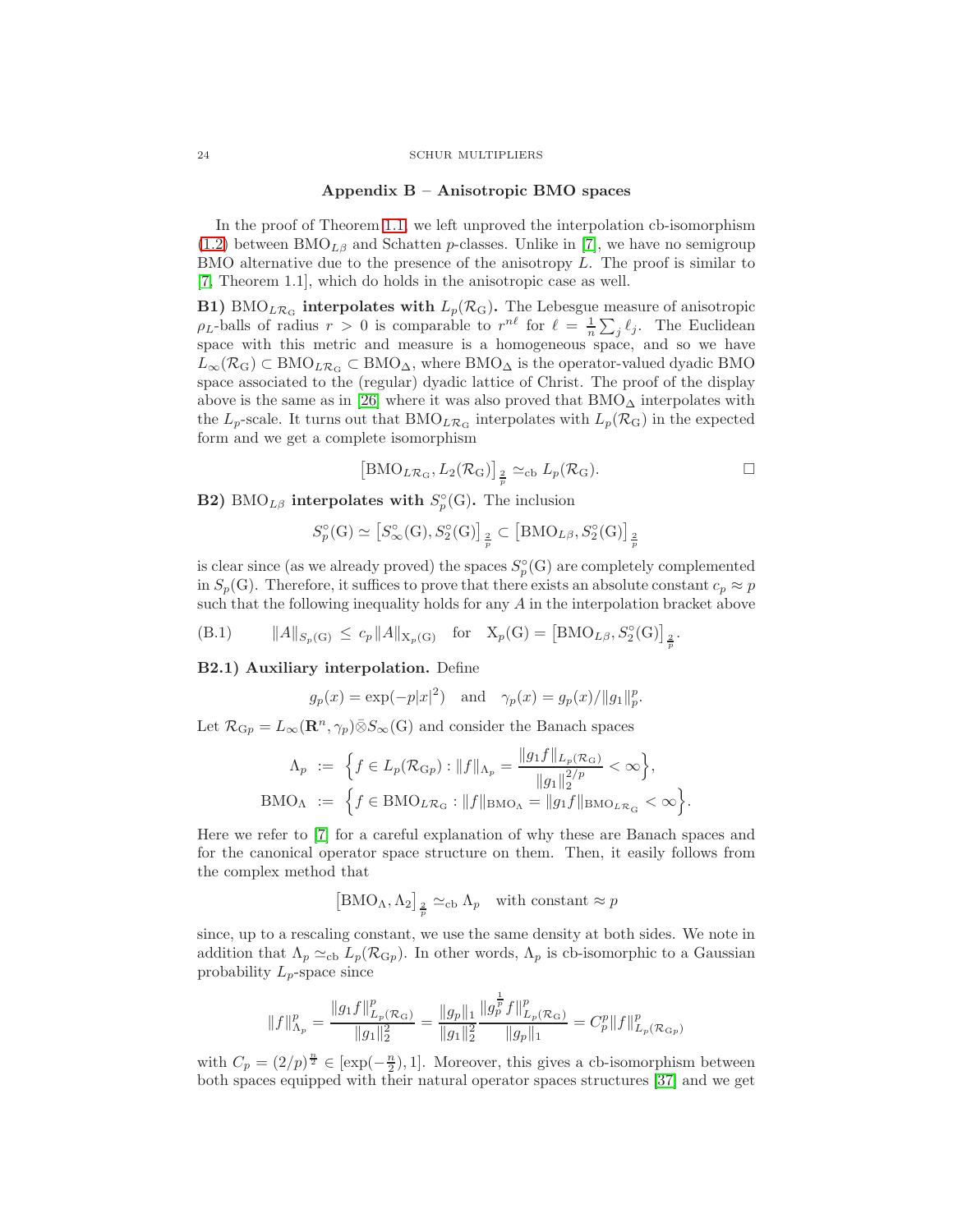the following cb-isomorphisms with constant  $\approx p$ 

<span id="page-24-1"></span>(B.2) 
$$
\left[\text{BMO}_{\Lambda}, L_2(\mathcal{R}_{G2})\right]_{\frac{2}{p}} \simeq_{\text{cb}} L_p(\mathcal{R}_{Gp}).
$$

**B2.2)** Interpolation with BMO<sub>Lβ</sub>. The maps

<span id="page-24-0"></span>(B.3) 
$$
\pi_{\beta}: S_q(G) \to L_q(\mathcal{R}_{Gq})
$$
 and  $\pi_{\beta}: BMO_{L\beta} \to BMO_{L\mathcal{R}_G}$ 

yield complete isometries on  $S_q(G)$  and BMO<sub>Lβ</sub>. Namely, the first one follows by definition of  $\pi_\beta$  (conjugation by unitaries) together with the fact that  $\gamma_q$  is a probability measure. The second one follows by construction. Next, according to the complex method and given an interpolation couple  $(A_0, A_1)$ , we shall write  $\mathcal{F}(A_0, A_1)$  for the space of holomorphic functions in the open strip  $0 < \text{Re}(z) < 1$ and continuous in its closure. If  $(A_0, A_1) = (BMO_{L\beta}, S_2^{\circ}(G))$ 

<span id="page-24-4"></span>(B.4) 
$$
||A||_{X_p(G)} = \inf_{\substack{\Phi \in \mathcal{F}(A_0, A_1) \\ \Phi(\frac{2}{p}) = A}} \sup_{s \in \mathbb{R}} \max \left\{ ||\Phi(is)||_{A_0}, ||\Phi(1+is)||_{A_1} \right\}.
$$

We shall be using the following relations

<span id="page-24-2"></span>
$$
(B.5) \t\t\t ||\Phi(is)||_{A_0} \gtrsim ||\pi_\beta(\Phi(is))||_{BMO_{\Lambda}},
$$

<span id="page-24-3"></span>(B.6) 
$$
\|\Phi(1+is)\|_{A_1} = \|\pi_{\beta}(\Phi(1+is))\|_{L_2(\mathcal{R}_{\text{G2}})}.
$$

The second one follows directly from [\(B.3\)](#page-24-0). For the first one, we need to observe in addition that the Gaussian  $g_1$  is a pointwise multiplier for our operator-valued anisotropic BMO norm. This can be justified adapting [\[32,](#page-26-14) Theorem 1] to the operator-valued anisotropic setting, which follows from [\[32,](#page-26-14) Lemmas 2.3 and 3.1] and [\[42,](#page-26-15) Theorem 2.7]. This is straightforward and left to the reader. On the other hand, according to [\(B.2\)](#page-24-1) and [\(B.3\)](#page-24-0)

$$
||A||_{S_p(G)} = ||\pi_{\beta}(A)||_{L_p(\mathcal{R}_{\text{G}_p})} \lesssim p||\pi_{\beta}(A)||_{[BMO_{\Lambda}, L_2(\mathcal{R}_{\text{G}_p})]_{\frac{2}{p}}}.
$$

Therefore, using that  $\pi_\beta \circ \mathcal{F}(A_0, A_1) \subset \mathcal{F}(B_0, B_1)$  for the interpolation couple  $(B_0, B_1)$  in  $(B.2)$  as a consequence of  $(B.5)$  and  $(B.6)$ , we deduce the following inequality

$$
||A||_{S_p(\mathcal{G})} \leq p \inf_{\substack{\Phi \in \mathcal{F}(A_0,A_1) \\ \Phi(\frac{2}{p})=A}} \sup_{s \in \mathbf{R}} \max \left\{ \left\| \pi_\beta(\Phi(is)) \right\|_{\mathrm{BMO}_\Lambda}, \left\| \pi_\beta(\Phi(1+is)) \right\|_{L_2(\mathcal{R}_{\mathcal{G}2})} \right\},\right.
$$

whose rightmost term is bounded above by the right hand side of  $(B.4)$ .  $\Box$ 

Acknowledgement. The third-named author wants to express his gratitude to Mikael de la Salle for very valuable comments on a preliminary version (during a conference at Lorentz Center in 2021), which led to an improved presentation. The authors were partly supported by the Spanish Grant PID2019-107914GB-I00 "Fronteras del Análisis Armónico" (MCIN / PI J. Parcet) as well as Severo Ochoa Grant CEX2019-000904-S (ICMAT), funded by MCIN/AEI 10.13039/501100011033. José Conde-Alonso was also supported by the Madrid Government Program V PRICIT Grant SI1/PJI/2019-00514. Eduardo Tablate was supported as well by Spanish Ministry of Universities with a FPU Grant with reference FPU19/00837.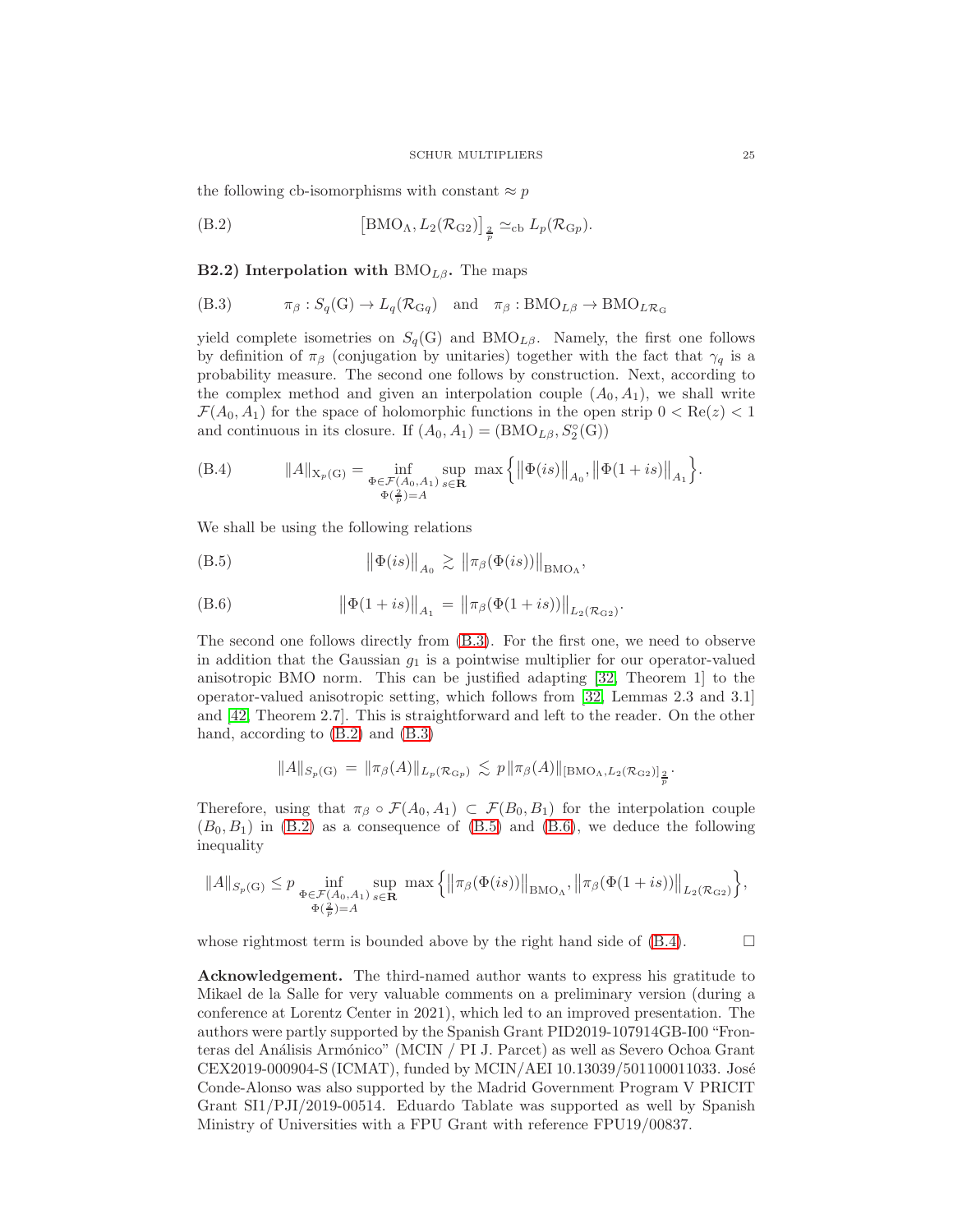#### References

- <span id="page-25-22"></span>1. J.P. Anker,  $L_p$  Fourier multipliers on Riemannian symmetric spaces of the noncompact type. Ann. of Math. 132 (1990), 597-628.
- <span id="page-25-3"></span>2. J. de Cannière and U. Haagerup, Multipliers of the Fourier algebras of some simple Lie groups and their discrete subgroups. Amer. J. Math. 107 (1985), 455-500.
- <span id="page-25-25"></span>3. L. Capogna, D. Danielli, S.D. Pauls and J.T. Tyson, An Introduction to the Heisenberg Group and the Sub-Riemannian Isoperimetric Problem. Progress in Math. 259. Birkhäuser 2007.
- <span id="page-25-27"></span>4. M. Caspers and M. de la Salle, Schur and Fourier multipliers of an amenable group acting on non-commutative  $L_p$ -spaces. Trans. Amer. Math. Soc. 367 (2015), 6997-7013.
- <span id="page-25-14"></span>5. M. Christ,  $L^p$  bounds for spectral multipliers on nilpotent groups. Trans. Amer. Math. Soc. 328 (1991), 73-81.
- <span id="page-25-21"></span>6. J.L. Clerc and E.M. Stein,  $L^p$ -multipliers for noncompact symmetric spaces. Proc. Nat. Acad. USA 71 (1974), 3911-3912.
- <span id="page-25-13"></span>7. J.M. Conde-Alonso, A.M. González-Pérez, J. Parcet and E. Tablate, Schur multipliers in Schatten-von Neumann classes. arXiv: 2201.05511, <https://arxiv.org/pdf/2201.05511.pdf>.
- <span id="page-25-20"></span>8. Y. Cornulier, R. Tessera and A. Valette, Isometric group actions on Hilbert spaces: Growth of cocycles. Geom. Funct. Anal. 17 (2007) 770-792.
- <span id="page-25-4"></span>9. M. Cowling, B. Dorofaeff, A. Seeger and J. Wright, A family of singular oscillatory integral operators and failure of weak amenability. Duke Math. J. 127 (2005), 429-486.
- <span id="page-25-5"></span>10. M. Cowling and U. Haagerup, Completely bounded multipliers of the Fourier algebra of a simple Lie group of real rank one. Invent. Math. 96 (1989), 507-549.
- <span id="page-25-19"></span>11. V. Fischer and M. Ruzhansky, Quantization on nilpotent Lie groups. Progress in Mathematics 314. Birkhäuser, 2016.
- <span id="page-25-17"></span>12. G.B. Folland, Applications of analysis on nilpotent groups to partial differential equations. Bull. Amer. Math. Soc. 83 (1977), 912-930.
- <span id="page-25-18"></span>13. G.B. Folland and E.M. Stein. Estimates for the  $\overline{\partial}_b$  complex and analysis on the Heisenberg group. Comm. Pure Appl. Math. 27 (1974), 429-522.
- <span id="page-25-7"></span>14. A.M. González-Pérez, M. Junge and J. Parcet, Smooth Fourier multipliers in group algebras via Sobolev dimension. Ann. Sci. École Norm. Sup. 50 (2017), 879-925.
- <span id="page-25-2"></span>15. U. Haagerup, An example of a non nuclear C<sup>∗</sup> -algebra, which has the metric approximation property. Invent. Math. 50 (1979), 279-293.
- <span id="page-25-0"></span>16. L. Hörmander, Estimates for translation invariant operators in  $L^p$  spaces. Acta Math. 104 (1960), 93-140.
- <span id="page-25-8"></span>17. M. Junge, T. Mei and J. Parcet, Smooth Fourier multipliers on group von Neumann algebras. Geom. Funct. Anal. 24 (2014), 1913-1980.
- <span id="page-25-9"></span>18. M. Junge, T. Mei and J. Parcet, Noncommutative Riesz transforms – Dimension free bounds and Fourier multipliers. J. Eur. Math. Soc. 20 (2018), 529-595.
- <span id="page-25-10"></span>19. T. de Laat and M. de la Salle, Approximation properties for noncommutative  $L_p$  of high rank lattices and nonembeddability of expanders. J. Reine Angew. Math. 737 (2018), 46-69
- <span id="page-25-6"></span>20. V. Lafforgue and M. de la Salle, Noncommutative  $L_p$ -spaces without the completely bounded approximation property. Duke. Math. J. 160 (2011), 71-116.
- <span id="page-25-26"></span><span id="page-25-24"></span>K. de Leeuw, On  $L_p$  multipliers. Ann. of Math. 81 (1965), 364-379.
- 22. F. Lust-Piquard, Inégalités de Khintchine dans  $C_p$  (1 <  $p < \infty$ ). C.R. Acad. Sci. Paris 303 (1986), 289-292.
- <span id="page-25-15"></span>23. A. Martini and D. M¨uller, Spectral multipliers on 2-step groups: topological versus homogeneous dimension. Geom. Funct. Anal. 26 (2016), 680-702.
- <span id="page-25-16"></span>24. G. Mauceri and S. Meda, Vector-valued inequalities on stratified groups. Rev. Math. Iberoamericana 6 (1990), 141-154.
- <span id="page-25-23"></span>25. F. Maucourant, Homogeneous asymptotic limits of Haar measures of semisimple linear groups and their lattices. Duke Math. J. 136 (2007), 357-399.
- <span id="page-25-28"></span><span id="page-25-11"></span>26. T. Mei, Operator-valued Hardy spaces. Mem. Amer. Math. Soc. 188, 2007.
- <span id="page-25-12"></span>27. T. Mei and É. Ricard, Free Hilbert transforms. Duke Math. J. 166 (2017), 2153-2182.
- 28. T. Mei, É. Ricard and Q. Xu, A Hörmander-Mikhlin multiplier theory for free groups and amalgamated free products of von Neumann algebras. arXiv: 2103.04368.
- <span id="page-25-1"></span>29. S.G. Mikhlin, On the multipliers of Fourier integrals. Dokl. Akad. Nauk SSSR 109 (1956), 701-703.